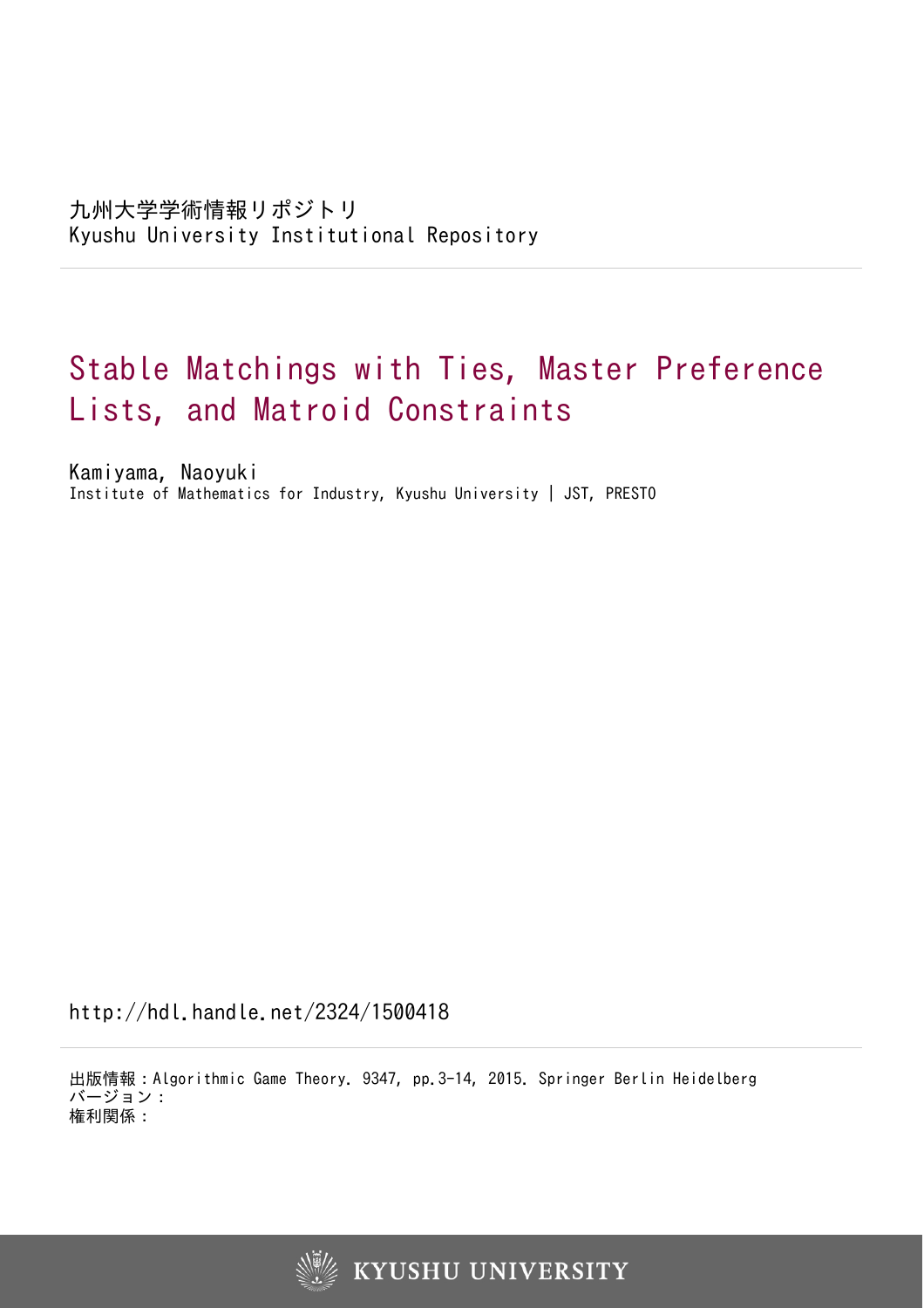## **MI Preprint Series**

**Mathematics for Industry Kyushu University**

## **Stable Matchings with Ties, Master Preference Lists, and Matroid Constraints**

## **Naoyuki Kamiyama**

## **MI 2015-3**

( Received April 23, 2015 )

Institute of Mathematics for Industry Graduate School of Mathematics Kyushu University Fukuoka, JAPAN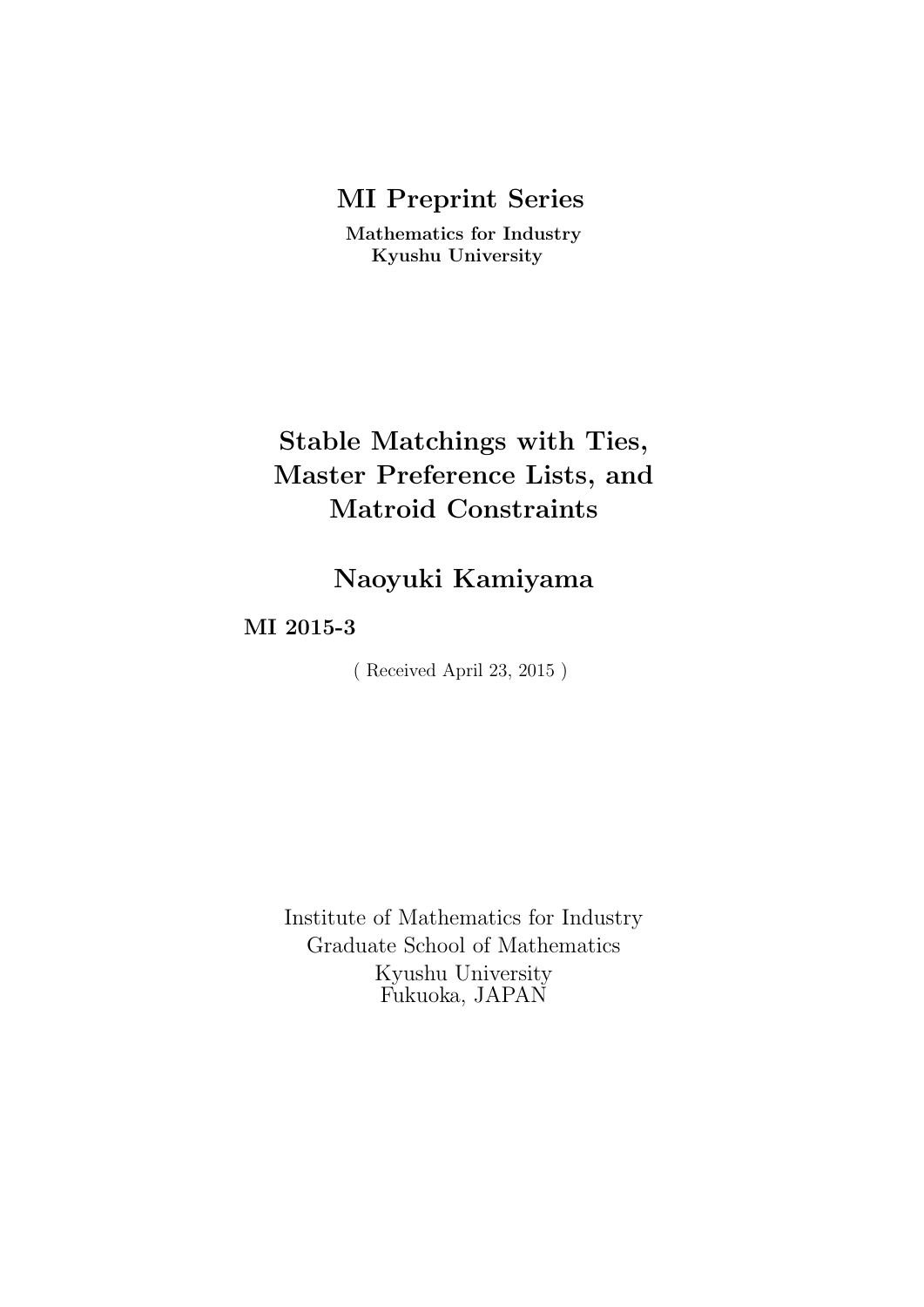## Stable Matchings with Ties, Master Preference Lists, and Matroid Constraints

Naoyuki Kamiyama*∗†‡*

#### **Abstract**

In this paper, we consider a matroid generalization of the hospitals/residents problem with ties and master lists. In this model, the capacity constraints for hospitals are generalized to matroid constraints. By generalizing the algorithms of O'Malley for the hospitals/residents problem with ties and master lists, we give polynomial-time algorithms for deciding whether there exist a super-stable matching and a strongly stable matching in our model, and finding such matchings, if they exist.

## **1 Introduction**

The stable matching problem introduced by Gale and Shapley [4] is one of the most popular mathematical models of a matching problem in which agents have preferences. It is known [4] that if preference lists do not contain ties, then there always exists a stable matching and we can find one in polynomial time. However, if there exist ties in preference lists, then the situation dramatically changes. In the stable matching problem with ties, three stability concepts were proposed by Irving [5] (see also Chapter 3 of [11] for a survey of the stable matching problem with ties). The first one is called the weak stability. This stability concept guarantees that there exists no unmatched pair each of whom prefers the other to the current partner. It is known [5] that there always exists a weakly stable matching and we can find one in polynomial time by slightly modifying the algorithm of [4]. The second one is called the strong stability. This stability concept guarantees that there exists no unmatched pair such that (i) there exists an agent *a* in this pair that prefers the other to the current partner, and (ii) the agent in this pair other than *a* prefers *a* to the current partner, or is indifferent between *a* and the current partner. The last one is called the super-stability. This stability concept guarantees that there exists no unmatched pair each of whom prefers the other to the current partner or is indifferent between the other and the current partner.

One of the most notable differences between the last two concepts and the stability concept in the stable matching problem without ties is that there may exist no stable matching [5]. Thus, from the algorithmic viewpoint, it is important to reveal whether we can check the existence of matchings satisfying such stability concepts in polynomial time. For the one-to-one setting (i.e., the stable matching problem with ties), Irving [5] gave polynomial-time algorithms for finding a super-stable matching and a strongly stable matching (see also [10]). For the manyto-one setting (i.e., the hospitals/residents problem with ties), Irving, Manlove, and Scott [6] gave a polynomial-time algorithm for finding a super-stable matching, and Irving, Manlove, and

*<sup>∗</sup>* Institute of Mathematics for Industry, Kyushu University, Fukuoka, Japan

*<sup>†</sup>* JST, PRESTO, Saitama, Japan

*<sup>‡</sup>* kamiyama@imi.kyushu-u.ac.jp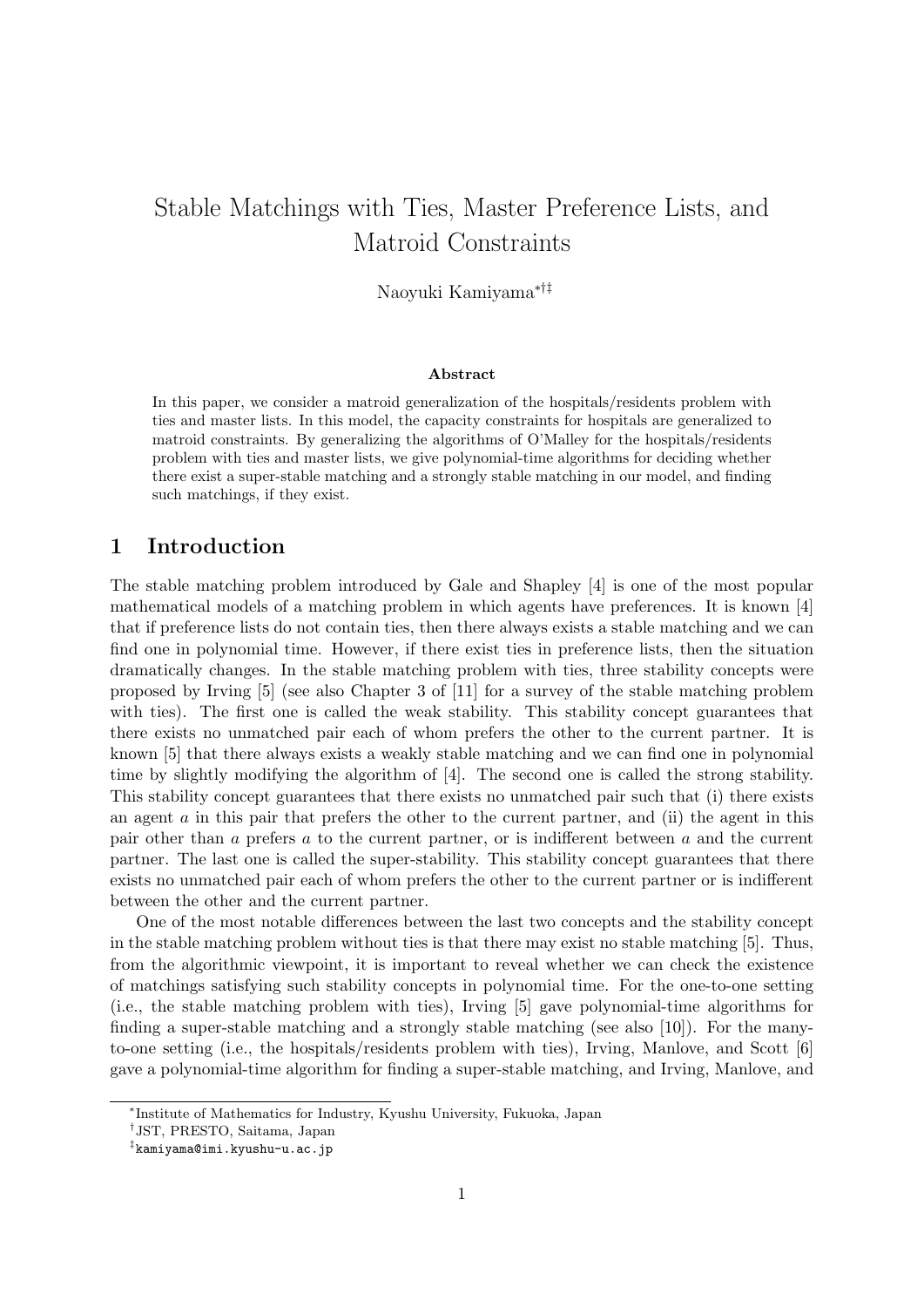Scott [7] a polynomial-time algorithm for finding a strongly stable matching. It should be noted that Kavitha, Mehlhorn, Michail, and Paluch [9] proposed a faster algorithm for this setting.

In this paper, we consider a matroid generalization of the hospitals/residents problem with ties. In our model, the capacity constraints for hospitals are generalized to matroid constraints. In contrast to the stable matching problem without ties (and the weak stability) [3], to the best of our knowledge, it is open whether we can extend the results about the super-stability and the strong stability to the matroid setting. In this paper, as a step toward the settlement of this question, we focus on the situation in which we are given a master list and the preference list of each hospital over residents is derived from this master list. For the stable matching problem with ties and master lists, Irving, Manlove, and Scott [8] gave simple polynomial-time algorithms for finding a super-stable matching and a strongly stable matching. Furthermore, O'Malley [12] gave polynomial-time algorithms for finding a super-stable matching and a strongly stable matching in the hospitals/residents problem with ties and master lists. In this paper, by generalizing the algorithms of [12], we give polynomial-time algorithms for finding a super-stability matching and a strongly stable matching in a matroid generalization of the hospitals/residents problem with ties and master lists, i.e., a partial positive answer for the above question.

It should be noted that Abraham, Irving, and Manlove [1] posed an open problem related to the super-stability and the strongly stability in the student-project allocation problem that is a variation of the hospitals/residents problem having hierarchical capacity constraints (see also [11, p.268]). As pointed in [1], these hierarchical capacity constraints can be expressed by using a matroid. However, since the definitions of the super-stability and the strong stability in the student-project allocation problem with ties were not explicitly given in [1], we do not discuss about the relationship between their model and our model. Instead, we give a concrete example in the student-project allocation setting that our model can express.

The rest of this paper is organized as follows. In Section 2, we formally define our problem and give basics of matroids. In Sections 3 and 4, we give polynomial-time algorithms for finding a super-stable matching and a strongly stable matching in our model, respectively. In Section 5, we give examples of concrete models that our model can express.

### **2 Preliminaries**

For each set *X* and each element *x*, we define  $X + x := X \cup \{x\}$  and  $X - x := X \setminus \{x\}$ . A pair  $\mathbf{M} = (U, \mathcal{I})$  is called a *matroid*, if *U* is a finite set and *I* is a family of subsets of *U* satisfying the following conditions.

 $(I0)$   $\emptyset \in \mathcal{I}$ .

- (I1) If  $I \in \mathcal{I}$  and  $J \subseteq I$ , then  $J \in \mathcal{I}$ .
- **(I2)** If  $I, J \in \mathcal{I}$  and  $|I| < |J|$ , then  $I + u \in \mathcal{I}$  for some element  $u$  in  $J \setminus I$ .

#### **2.1 Problem formulation**

In this paper, we are given a simple bipartite graph  $G = (R \cup H, E)$  such that its vertex set is partitioned into two disjoint subsets *R* and *H*, and every edge in *E* connects a vertex in *R* and a vertex in *H*. We call a vertex in *R* (resp., *H*) a *resident* (resp., a *hospital*). For each vertex *v* in  $R \cup H$  and each subset *F* of *E*, we denote by  $F(v)$  the set of edges in *F* incident to *v*. For each resident  $r$  in  $R$  and each hospital  $h$  in  $H$ , if there exists an edge in  $E$  connecting  $r$  and  $h$ , then we denote by  $(r, h)$  this edge. Furthermore, we are given a matroid  $\mathbf{N} = (E, \mathcal{F})$  such that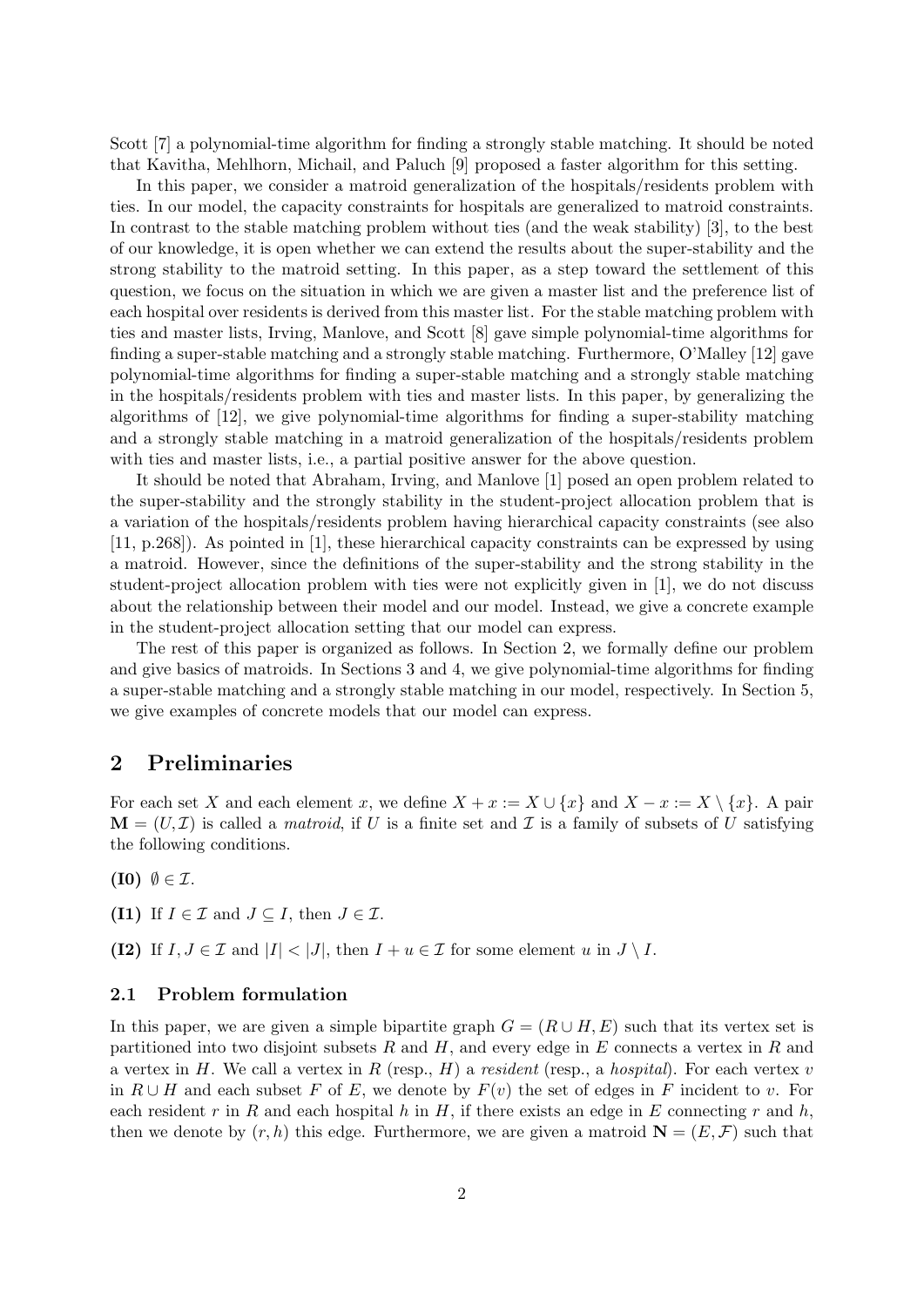${e} \in \mathcal{F}$  for every edge *e* in *E*. The matroid **N** represents constraints on assignment of residents to hospitals. For example, it can express capacity constraints in the hospitals/residents problem (see Section 5). For each resident *r* in *R*, we are given a reflexive and transitive binary relation ≿*<sup>r</sup>* on *E*(*r*) *∪ {∅}* such that at least one of *e* ≿*<sup>r</sup> f* and *f* ≿*<sup>r</sup> e* holds for every edges *e, f* in *E*(*r*), and  $e \succsim r \emptyset$  and  $\emptyset \not\succeq r$  *e* for every edge *e* in  $E(r)$ . For each resident *r* in *R*, the binary relation  $\sum_{r}$  represents the preference list of *r*. Namely, for each resident *r* in *R* and each edges *e*, *f* in  $E(r)$ ,  $e \succsim r$  *f* means that *r* preferes *e* to *f*, or is indifferent between *e* and *f*. For each resident r in R and each edges  $e, f$  in  $E(r)$ , we write  $e \succ_r f$  (resp.,  $e \sim_r f$ ), if  $e \succsim_r f$  and  $e \not\preceq_r f$  (resp.,  $e \succsim r f$  and  $f \succsim r e$ ). Furthermore, we are given a reflexive and transitive binary relation  $\succsim H$  on *R* such that at least one of  $r \succsim_H s$  and  $s \succsim_H r$  holds for every residents *r*, *s* in *R*. The binary relation  $\succeq$ *H* represents the master preference list of hospitals in *H*. We define the notations  $\succ$ *H* and  $~\sim$ *H* in the same way as  $\succ_r$  and  $\sim$ *r* for a resident *r* in *R*.

A subset *M* of *E* is called a *matching* in *G*, if

**(M1)**  $|M(r)| \leq 1$  for every resident *r* in *R*, and

**(M2)**  $M \in \mathcal{F}$ .

For each matching *M* in *G* and each resident *r* in *R* such that  $M(r) \neq \emptyset$ , we do not distinguish between  $M(r)$  and its unique element. For each matching M in G and each edge  $e = (r, h)$  in  $E \setminus M$ , we say that *r weakly* (resp., *strictly*) *prefers e* on *M*, if  $e \succeq_r M(r)$  (resp.,  $e \succ_r M(r)$ ). In addition, for each matching *M* in *G* and each edge  $e = (r, h)$  in  $E \setminus M$ , we say that *H* weakly (resp., *strictly*) *prefers e* on *M*, if

**(P1)**  $M + e \in \mathcal{F}$ , and/or

**(P2)** there exists an edge  $f = (s, p)$  in *M* such that  $M + e - f \in \mathcal{F}$  and  $r \succsim_H s$  (resp.,  $r \succ_H s$ ).

A matching *M* in *G* is said to be *super-stable*, if there exists no edge  $(r, h)$  in  $E \setminus M$  such that *r* and *H* weakly prefer (*r, h*) on *M*. Furthermore, a matching *M* in *G* is said to be *strongly stable*, if there exists no edge  $(r, h)$  in  $E \setminus M$  such that

**(S1)** *r* and *H* weakly prefer (*r, h*) on *M*, and

**(S2)** at least one of *r* and *H* strictly prefers (*r, h*) on *M*.

Unfortunately, it is known [5] that there may exist no matching satisfying the above conditions. Thus, our goal is to give a polynomial-time algorithm for deciding whether there exists a matching satisfying the above conditions, and find such a matching, if one exists.

#### **2.2 Basics of matroids**

Let  $\mathbf{M} = (U, \mathcal{I})$  be a matroid. A subset of *U* belonging to *I* is called an *independent set of* **M**. A subset *C* of *U* is called a *circuit* of **M**, if *C* is not an independent set of **M**, but every proper subset of *C* is an independent set of **M**. Notice that the condition  $(11)$  implies that for every subset *X* of *U*, if there exists a circuit of **M** that is a subset of *X*, then  $X \notin \mathcal{I}$ . Let *I* and *u* be an independent set of **M** and an element in  $U \setminus I$  such that  $I + u \notin I$ , respectively. It is known [13, Proposition 1.1.6] that there exists a unique circuit of **M** that is a subset of  $I + u$ , and *u* belongs to this unique circuit. This circuit is called the *fundamental circuit of u*, and denoted by  $C_M(u, I)$ . Define

$$
\mathsf{C}_{\mathbf{M}}^-(u,I) := \mathsf{C}_{\mathbf{M}}(u,I) - u.
$$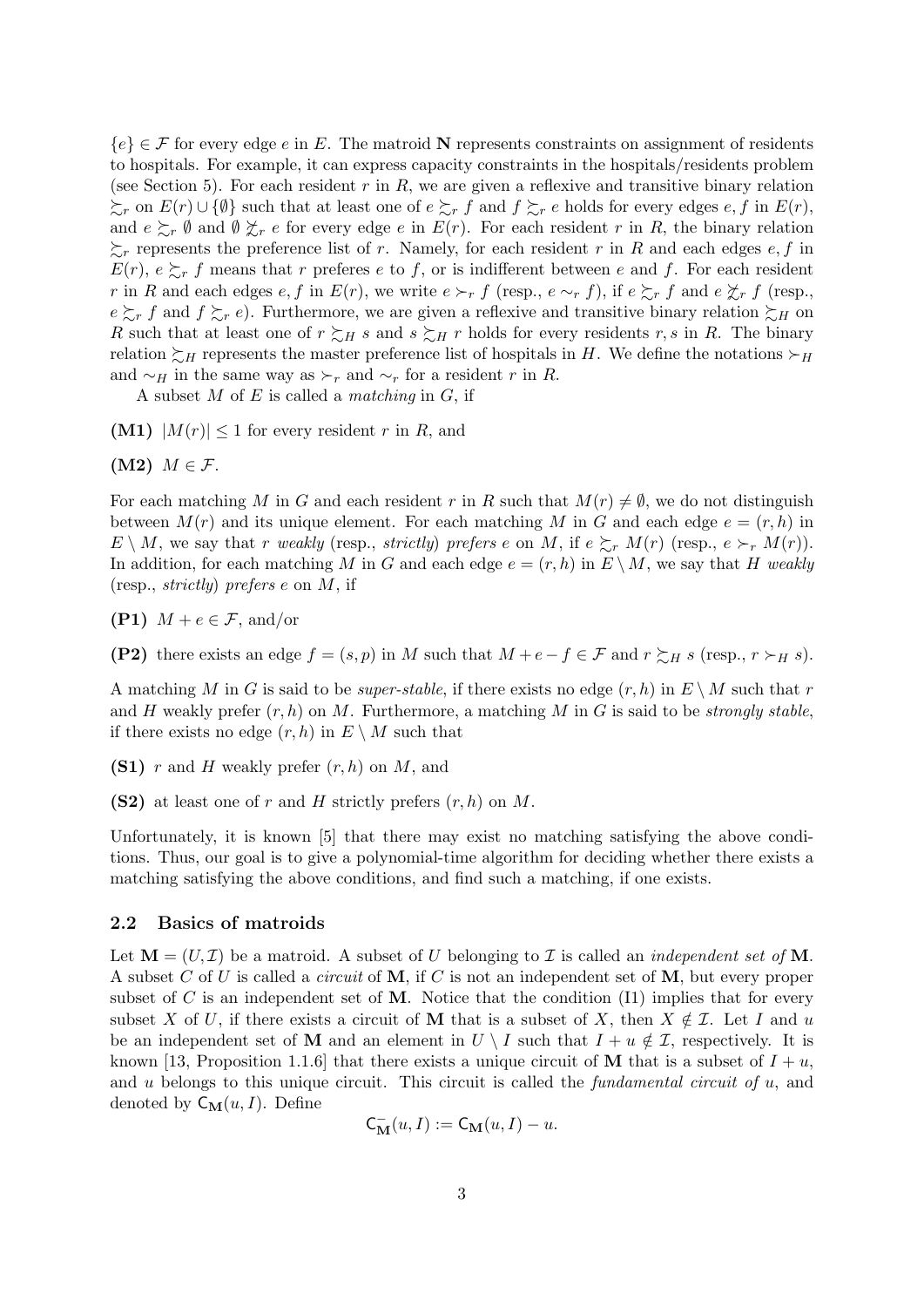It is known [13, p.20, Exercise 5] that we have

$$
C_{\mathbf{M}}(u,I) = \{ w \in I + u \mid I + u - w \in \mathcal{I} \}.
$$

It should be noted that for each subset *M* of *E* and each edge *e* in  $E \setminus M$  such that  $M + e \notin \mathcal{F}$ , the condition (P2) can be restated as follows.

• There exists an edge  $f = (s, p)$  in  $C_N^-(e, M)$  such that  $r \succsim_H s$  (resp.,  $r \succ_H s$ ).

A maximal independent set of **M** is called a *base* of **M**. The condition (I2) implies that every base of **M** has the same size. For each subset *X* of *U*, we define

$$
\mathcal{I}|X := \{ J \subseteq X \mid J \in \mathcal{I} \}, \qquad \mathbf{M}|X := (X, \mathcal{I}|X).
$$

It is known [13, p.20] that for each subset *X* of *U*,  $\mathbf{M}$ *|X* is a matroid. For each subset *X* of *U*, we define  $\mathbf{r}_{\mathbf{M}}(X)$  as the size of a base of  $\mathbf{M}|X$ . It is not difficult to see that for every subset *B* of *U*, *B* is a base of **M** if and only if  $|B| = r_M(U)$ . For each disjoint subsets X, J of U, we define

$$
\mathsf{p}(J;X) := \mathsf{r}_{\mathbf{M}}(J \cup X) - \mathsf{r}_{\mathbf{M}}(X).
$$

For each subset *X* of *U*, we define

$$
\mathcal{I}/X := \{ J \subseteq U \setminus X \mid \mathsf{p}(J;X) = |J| \}, \qquad \mathbf{M}/X := (U \setminus X, \mathcal{I}/X).
$$

It is known [13, Proposition 3.1.6] that for each subset *X* of *U*, **M***/X* is a matroid.

The following property of circuits is used in the sequel.

**Theorem 1** (See, e.g., [13, p.15, Exercise 14]). Assume that we are given a matroid  $\mathbf{M} = (U, \mathcal{I})$ and circuits  $C_1, C_2$  of **M** such that  $C_1 \cap C_2 \neq \emptyset$  and  $C_1 \setminus C_2 \neq \emptyset$ . Then, for every element u in  $C_1 \cap C_2$  *and every element w in*  $C_1 \setminus C_2$ *, there exists a circuit*  $C$  *of* **M** *such that*  $w \in C$  *and*  $C$ *is a subset of*  $(C_1 \cup C_2) - u$ *.* 

Although the following lemmas easily follow, we give their proofs for completeness.

**Lemma 2.** Assume that we are given a matroid  $\mathbf{M} = (U, \mathcal{I})$  and independent sets I, J of  $\mathbf{M}$ *such that*  $I \subseteq J$ *. Then, for every element*  $u$  *in*  $U \setminus J$  *such that*  $I + u \notin \mathcal{I}$ *, we have*  $J + u \notin \mathcal{I}$  $and \mathsf{C}_{\mathbf{M}}(u, I) = \mathsf{C}_{\mathbf{M}}(u, J).$ 

*Proof.* Let *u* be an element in  $U \setminus J$  such that  $I + u \notin \mathcal{I}$ . Since  $I \subseteq J$ ,  $C_M(u, I)$  is a subset of *J* + *u*, which implies that *J* + *u*  $\notin \mathcal{I}$ . Define  $C_1 := \mathsf{C}_{\mathbf{M}}(u, I)$  and  $C_2 := \mathsf{C}_{\mathbf{M}}(u, J)$ . Assume that  $C_1 \neq C_2$ . Since *u* belongs to  $C_1 \cap C_2$ , Theorem 1 implies that there exists a circuit *C* of **M** such that *C* is a subset of  $(C_1 \cup C_2) - u$ . In addition, since  $C_1 - u \subseteq I \subseteq J$  and  $C_2 - u \subseteq J$ , we have  $C \subseteq J$ . This contradicts the fact that  $J \in \mathcal{I}$ .  $\Box$ 

**Lemma 3.** Assume that we are given a matroid  $\mathbf{M} = (U, \mathcal{I})$ , circuits  $C, C_1, C_2, \ldots, C_k$  of  $\mathbf{M}$ , and elements  $u_1, u_2, \ldots, u_k$  in U such that  $u_i \in C \cap C_i$  for every  $i = 1, 2, \ldots, k$ . In addition, we assume that there exists an element w in U such that  $w \in C$  and  $w \notin C_i$  for every  $i = 1, 2, ..., k$ . Then, there exists a circuit C' of N such that  $C' \subseteq (C \cup C_1 \cup C_2 \cup \cdots \cup C_k) \setminus \{u_1, u_2, \ldots, u_k\}.$ 

*Proof.* We consider the following procedure.

**Step 1.** Set  $t := 1$  and  $K_0 := C$ .

**Step 2.** If  $t \leq k$ , then do the following steps. Otherwise, go to **Step 3**.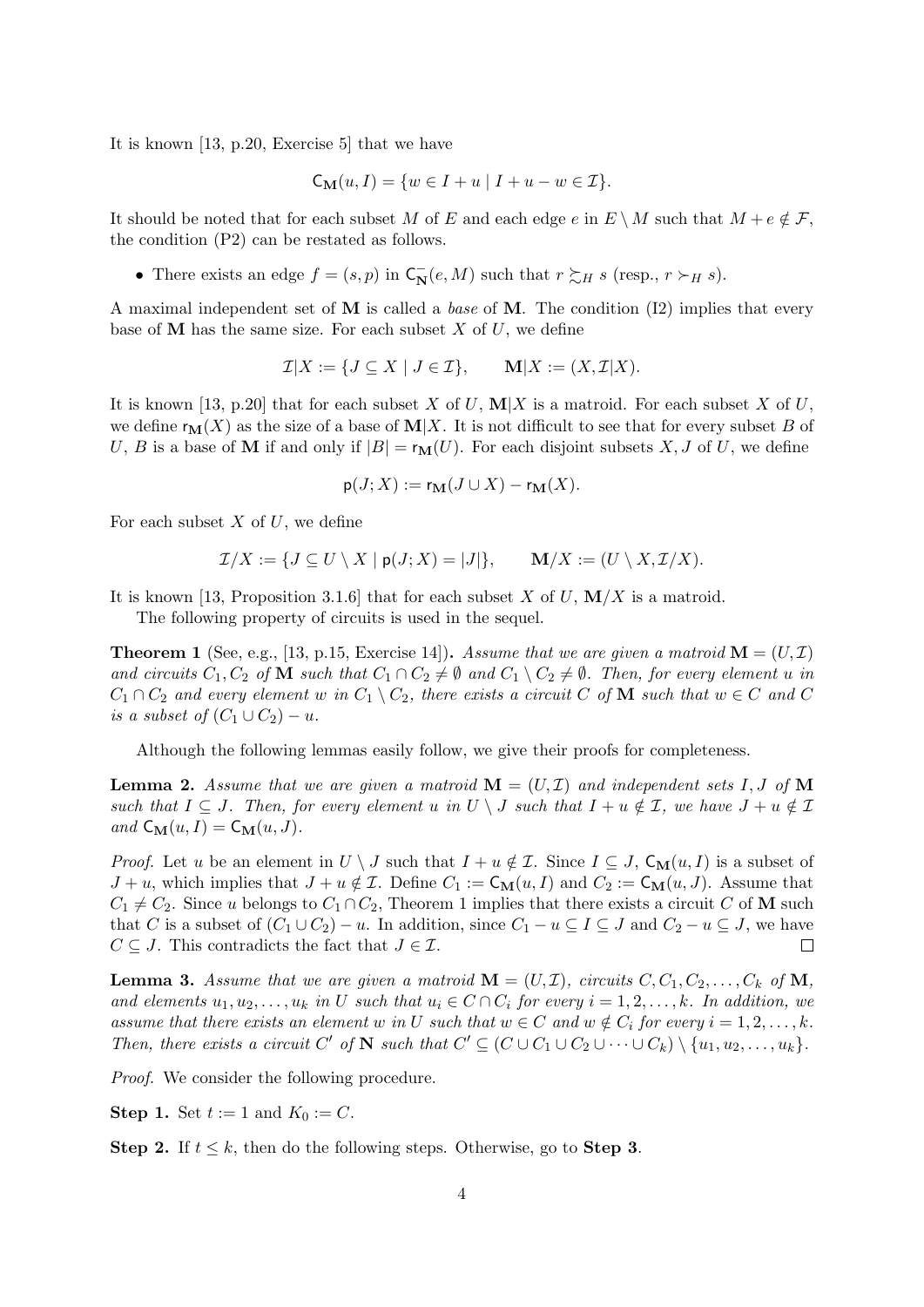- **(2-a)** If  $u_t \notin K_{t-1}$ , then go to **Step (2-c)**.
- (2-b) Find a circuit  $K_t$  of **N** such that  $w \in K_t$  and  $K_t$  is a subset of  $(K_{t-1} \cup C_t) u_t$ .
- **(2-c)** Update  $t := t + 1$  and go back to the beginning of **Step 2**.

**Step 3.** Output *K<sup>k</sup>* and halt.

Notice that Theorem 1 implies that in **Step (2-b)** there exists a circuit  $K_t$  satisfying the above properties. It is not difficult to see that  $K_k$  is a subset of  $C \cup C_1 \cup C_2 \cup \cdots \cup C_k$  and  $u_i \notin K_k$ for every  $i = 1, 2, \ldots, k$ . This completes the proof.  $\Box$ 

**Lemma 4.** Assume that we are given a matroid  $\mathbf{M} = (U, \mathcal{I})$  and a subset X of U.

- 1. Let *B* be an arbitrary base of  $M|X$ *. For every subset I* of  $U \setminus X$ *, I* is an independent set  $of$  **M***/X if and only if*  $I \cup B$  *is an independent set of* **M***.*
- 2. For every base  $B_1$  of  $\mathbf{M}|X$  and every base  $B_2$  of  $\mathbf{M}/X$ ,  $B_1 \cup B_2$  is a base of  $\mathbf{M}$ .
- *3.* For every subset *I* of *U* such that  $I ∩ X$  is a base of **M** $|X|$ *, if*  $I ∖ X$  *is not an independent* set of  $M/X$ , then I is not an independent set of M.

*Proof.* The statement (1) follows from Proposition 3.1.7 of [13]. Next we consider the statement (2). Assume that  $B_1 \cup B_2$  is not a base of **M**. Then, there exists an element *u* in  $U \setminus (B_1 \cup B_2)$ such that  $(B_1 \cup B_2) + u$  is an independent set of **M**. If *u* belongs to *X*, then this contradicts the fact that  $B_1$  is a base of  $M|X$ . Thus, *u* does not belong to *X*. Since  $B_1$  is a base of M, the statement (1) implies that  $B_2 + u$  is an independent set of  $\mathbf{M}/X$ . This contradicts the fact that  $B_2$  is a base of **M**/X. Lastly we prove the statement (3). Assume that  $I \in \mathcal{I}$ . Since  $I \cap X$ is a base of  $M|X$ , the statement (1) implies that  $I \setminus X$  is an independent set of  $M/X$ . This contradicts the fact that  $I \setminus X$  is not an independent set of  $M/X$ .  $\Box$ 

Let  $M_1 = (U, \mathcal{I}_1)$  and  $M_2 = (U, \mathcal{I}_2)$  be matroids on the same ground set. A subset *I* of *U* is called a *common independent set of*  $\mathbf{M}_1$  *and*  $\mathbf{M}_2$ , if *I* belongs to  $\mathcal{I}_1 \cap \mathcal{I}_2$ . It is known that we can find a maximum-size common independent set in time bounded by a polynomial in *|U|* and *γ*, where *γ* is the time required to decide whether *X* is a common independent set of  $M_1$  and  $\mathbf{M}_2$  for one subset *X* of *U*. If we use the algorithm proposed by Cunningham [2], then we can find a maximum-size common independent set in  $O(|U|^{2.5}\gamma)$  time.

## **3 Super-Stable Matchings**

In this section, we consider the problem of deciding whether there exists a super-stable matching in *G*, and find such a matching, if one exists. We first partition *R* into non-empty disjoint subsets  $R_1, R_2, \ldots, R_n$  such that

- 1. *r*  $\sim$ *H s* for every *i* = 1, 2, ..., *n* and every residents *r*, *s* in  $R_i$ , and
- 2.  $r \succ_H s$  for every  $i, j = 1, 2, \ldots, n$  such that  $i < j$  and every residents  $r$  in  $R_i$  and  $s$  in  $R_j$ .

For each  $i, j = 1, 2, \ldots, n$ , we define  $R_{i,j} := R_i \cup R_{i+1} \cup \cdots \cup R_j$ .

Our algorithm SuperM is described as follows.

#### **Algorithm** SuperM

**Step 1.** Define  $i := 1, M_0 := \emptyset$ , and  $D_0 := \emptyset$ .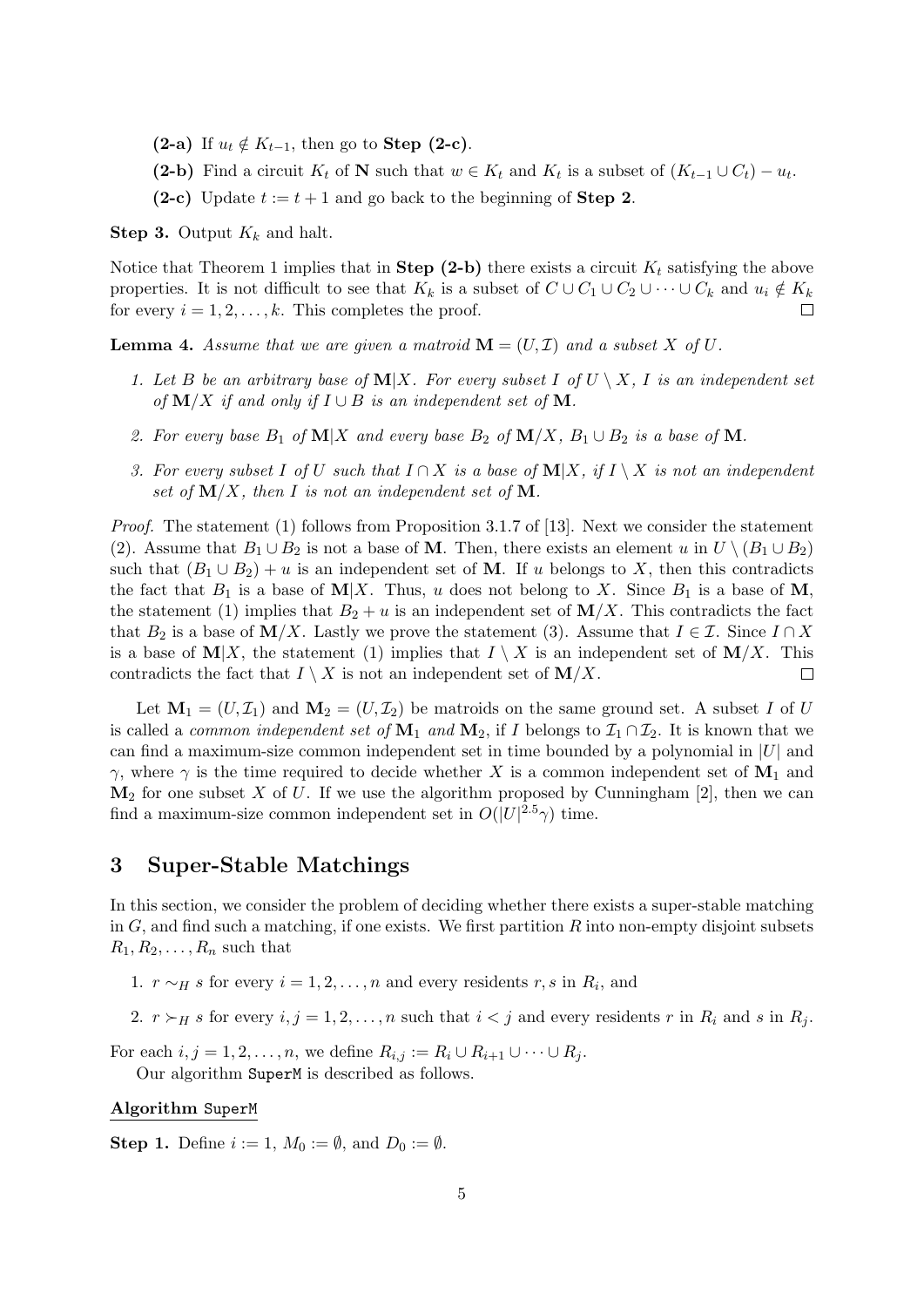**Step 2.** If  $i \leq n$ , then do the following steps. Otherwise, go to **Step 3**.

**(2-a)** For each resident *r* in  $R_i$ , we define  $T_r$  by

$$
T_r := \Big\{ e \in E(r) \setminus D_{i-1} \mid \forall f \in E(r) \setminus D_{i-1} \colon e \succsim_r f \Big\}.
$$

- **(2-b)** If there exists a resident *r* in  $R_i$  such that  $|T_r| > 1$ , then output **null** and halt (i.e., there exists no super-stable matching in *G*).
- **(2−c)** Define  $E_i := \bigcup_{r \in R_i} T_r$ . If  $M_{i-1} \cup E_i \notin \mathcal{F}$ , then output **null** and halt.
- $(2-d)$  Define  $M_i := M_{i-1} \cup E_i$ .
- **(2-e)** Define

$$
L_i := \Big\{ (r,h) \in E \setminus D_{i-1} \mid r \in R_{i+1,n}, M_i + (r,h) \notin \mathcal{F} \Big\}.
$$

Furthermore, define  $D_i := D_{i-1} \cup L_i$ .

**(2-f)** Update  $i := i + 1$  and go back to the beginning of **Step 2**.

**Step 3.** Output *M<sup>n</sup>* and halt (i.e., *M<sup>n</sup>* is a super-stable matching in *G*).

#### **End of Algorithm**

In the sequel, we prove the correctness of the algorithm SuperM.

**Lemma 5.** *Assume that the algorithm* SuperM *halts when*  $i = \delta$ *. Then, for any edge*  $e$  *in*  $D_{\delta-1}$ *, there does not exist a super-stable matching*  $N$  *in*  $G$  *such that*  $e \in N$ *.* 

*Proof.* An edge *e* in  $D_{\delta-1}$  is said to be *bad*, if there exists a super-stable matching *N* in *G* such that  $e \in N$ . We prove this lemma by contradiction. Assume that there exists a bad edge in *D*<sup> $δ$ </sup><sup>−1</sup>. Define  $\Delta$  as the set of integers  $\ell$  in  $\{1, 2, \ldots, \delta - 1\}$  such that there exists a bad edge in  $L_{\ell}$ . Let *j* be the minimum integer in  $\Delta$ . Let  $e = (r, h)$  and *N* be a bad edge in  $L_j$  and a super-stable matching such that  $e \in N$ , respectively. Since *e* belongs to  $L_j$ ,  $M_j + e \notin \mathcal{F}$ . Define  $C := \mathsf{C}_{\mathbb{N}}(e, M_i)$ . If *C* is a subset of *N*, then this contradicts the fact that  $N \in \mathcal{F}$ . Thus,  $C \setminus N$ is not empty. For every edge  $(s, p)$  in  $C \setminus N$ , since  $r \in R_{j+1,k}$  and  $s \in R_{1,j}$ , we have  $s \succ_H r$ .

We first assume that there exists an edge  $f = (s, p)$  in  $C \setminus N$  such that  $N(s) \succ_s f$ . Since *e* belongs to  $C \cap N$ , we have  $e \neq f$ . This implies that  $f$  belongs to  $M_j$ , i.e.,  $f \in T_s$ . Thus, the definition of the algorithm SuperM implies that  $N(s)$  belongs to  $D_{j-1}$ , i.e.,  $N(s) \in L_k$  for an integer *k* in  $\{1, 2, \ldots, j - 1\}$ . Furthermore, since  $D_{j-1} \subseteq D_{\delta-1}$  and *N* is super-stable, *N*(*s*) is bad. This contradicts the minimality of *j*.

Next we assume that  $f \succeq_s N(s)$  for every edge  $f = (s, p)$  in  $C \setminus N$ . If there exists an edge *f* in  $C \setminus N$  such that  $N + f \in \mathcal{F}$ , then this contradicts the fact that  $N$  is super-stable. Thus, we assume that  $N + f \notin \mathcal{F}$  for every edge f in  $C \setminus N$ . For each edge f in  $C \setminus N$ , we define  $C_f$ as  $C_N(f, N)$ . Since *N* is super-stable,  $t \succ_H s$  for every edge  $f = (s, p)$  in  $C \setminus N$  and every edge  $g = (t, q)$  in  $C_f - f$ . For every edge  $f = (s, p)$  in  $C \setminus N$ , since  $s \succ_H r$ , this implies that  $e \notin C_f$ . In addition,  $f \in C \cap C_f$  for every edge  $f$  in  $C \setminus N$ . Thus, Lemma 3 implies that there exists a circuit C' of N such that C' is a subset of  $(C \cup C^*) \setminus (C \setminus N)$ , where  $C^*$  is  $\cup_{f \in C \setminus N} C_f$ . Thus, since  $C_f - f$  is a subset of *N*,  $C'$  is a subset of *N*. This contradicts the fact that  $N \in \mathcal{F}$ .

**Lemma 6.** Assume that the algorithm SuperM halts when  $i = \delta$ , and we are given a super-stable matching N in G. Then, for every resident r in  $R_{1,\delta}$  such that  $T_r = \emptyset$  (resp.,  $T_r \neq \emptyset$ ), we have  $N(r) = \emptyset$  (*resp.,*  $N(r) \in T_r$ ).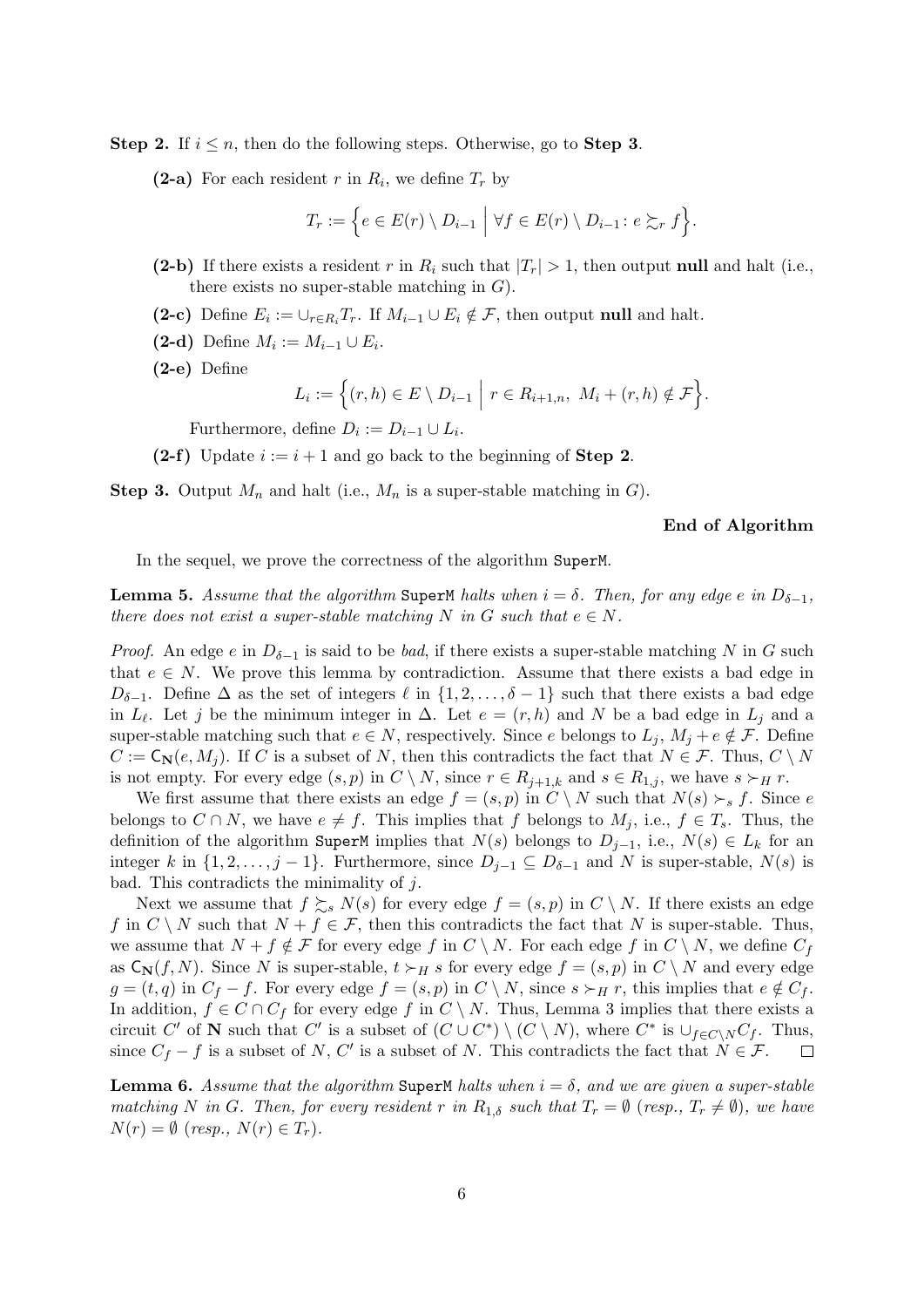*Proof.* For every resident *r* in  $R_{1,\delta}$  such that  $T_r = \emptyset$ , every edge in  $E(r)$  belongs to  $D_{\delta-1}$ . Thus, Lemma 5 implies that  $N(r) = \emptyset$  for every resident *r* in  $R_{1,\delta}$  such that  $T_r = \emptyset$ .

From here, we consider a resident *r* in  $R_{1,\delta}$  such that  $T_r \neq \emptyset$ . We assume that *r* belongs to  $R_j$  for an integer *j* in  $\{1, 2, \ldots, \delta\}$ . If  $N(r) \in T_r$ , then the proof is done. Thus, we assume that *N*(*r*) does not belong to *T*<sub>*r*</sub>, and we prove this lemma by contradiction. If  $N(r) \succeq_r e$  for an edge *e* in  $T_r$  (notice that  $f \sim r$  *g* for every edges  $f, g$  in  $T_r$ ), then the definition of  $T_r$  implies that  $N(r)$ belongs to  $D_{\delta-1}$ , which contradicts Lemma 5. Thus, we assume that  $e \succ_r N(r)$  for an edge *e* in  $T_r$ . In addition, we assume that there exists no resident *s* in  $R_{1,j-1}$  such that  $T_s \neq \emptyset$  and  $e \succ_s N(s)$  for an edge *e* in  $T_s$ . Notice that such a resident *r* clearly exists.

Let *e* be an edge in  $T_r$ . Since *e* belongs to  $T_r$ , *e* does not belong to  $D_{i-1}$ . Since this implies that  $e \notin D_{j-2}$  and  $e \notin L_{j-1}$ , we have  $M_{j-1} + e \in \mathcal{F}$ . Since  $N(r)$  does not belong to  $T_r$ , e does not belong to *N*. Furthermore, since *N* is super-stable,  $N + e \notin \mathcal{F}$  and  $s \succ_H r$  for every edge  $(S, p)$  in  $C_N^-(e, N)$ . Here we prove that  $C_N(e, N)$  is a subset of  $M_{j-1} + e$ . This contradicts the fact that  $M_{j-1} + e \in \mathcal{F}$ . Let  $f = (s, p)$  be an edge in  $C_N^-(e, N)$ . Since  $s \succ_H r$ , *s* belongs to  $R_k$ for an integer  $k$  in  $\{1, 2, \ldots, j-1\}$ . This and the definition of the algorithm superM imply that *|T*<sub>*s*</sub> $\leq$  1. If *T*<sub>*s*</sub> =  $\emptyset$ , then in the same way as above we can prove that *N*(*s*) =  $\emptyset$ , which contradict  $f = N(s)$ . Thus,  $|T_s| = 1$ . In this case, the unique edge in  $T_s$  belongs to  $M_{i-1}$ . Thus, if  $f \in T_s$ , then the proof is done. Assume that *f* does not belong to  $T_s$ . In this case, since  $f = N(s)$ , the definition of *r* implies that  $N(s) \succsim_s g$  for an edge *g* in  $T_s$ . This implies that *f* belongs to  $D_{\delta-1}$ .<br>Since *f* belongs to a super-stable matching *N*, this contradicts Lemma 5. □ Since *f* belongs to a super-stable matching *N*, this contradicts Lemma 5.

#### **Lemma 7.** If the algorithm SuperM outputs  $M_n$ , then  $M_n$  is a super-stable matching in G.

*Proof.* For every  $\ell = 1, 2, \ldots, n$  and every resident *r* in  $R_{\ell}, |E_{\ell}(r)| \leq 1$ . Thus, since  $M_{\ell} \in \mathcal{F}$  for every  $\ell = 1, 2, \ldots, n$ ,  $M_n$  is a matching in *G*. What remains is to prove that  $M_n$  is super-stable. Let  $e = (r, h)$  be an edge in  $E \backslash M_n$ . We prove that at least one of r and H does not weakly prefer *e* on  $M_n$ . If  $M_n(r) \succ_r e$ , then the proof is done. Thus, we consider the case where  $e \succsim_r M_n(r)$ . Assume that *r* belongs to  $R_j$  for an integer *j* in  $\{1, 2, \ldots, n\}$ . Since  $M_n(r)$  belongs to  $T_r$  and  $|T_r| = 1$ , the definition of the algorithm SuperM implies that *e* belongs to  $L_k$  for an integer *k* in  $\{1,2\ldots,j-1\}$ . Thus,  $M_k + e \notin \mathcal{F}$  and  $s \succ_H r$  for every edge  $(s,p)$  in  $C_N^-(e,M_k)$ . Since  $M_k$  is a subset of  $M_n$ , Lemma 2 implies that  $M_n + e \notin \mathcal{F}$  and  $C_{\mathbf{N}}(e, M_k) = C_{\mathbf{N}}(e, M_n)$ . Thus,  $s \succ_H r$ for every edge  $f = (s, p)$  in  $C_N^-(e, M_n)$ . This completes the proof.  $\Box$ 

### **Lemma 8.** *If the algorithm* SuperM *outputs* **null***, then there exists no super-stable matching in G.*

*Proof.* We assume that the algorithm SuperM outputs **null** when  $i = \delta$ . We prove this lemma by contradiction. Assume that there exists a super-stable matching *N* in *G*.

We first consider the case where in **Step (2-b)** the algorithm SuperM outputs **null**. In this case, there exists a resident *r* in  $R_\delta$  such that  $|T_r| > 1$ . Lemma 6 implies that  $N(r)$  belongs to  $T_r$ . Let *e* be an edge in  $T_r$  such that  $e \neq N(r)$ . Since *e* and  $N(r)$  belong to  $T_r$ , we have  $e \sim_r N(r)$ . Thus, what remains is to prove that  $N + e \in \mathcal{F}$  and/or there exists an edge  $f = (s, p)$  in *N* such that  $N + e - f \in \mathcal{F}$  and  $r \succsim_H s$ , which contradicts the fact that *N* is super-stable. If  $N + e \in \mathcal{F}$ , then proof is done. Thus, we assume that  $N + e \notin \mathcal{F}$  and  $s \succ_H r$  (i.e., *s* belongs to  $R_{1,\delta-1}$ ) for every edge  $(s, p)$  in  $C_N^-(e, N)$ . Since  $e \in T_r$ ,  $M_{\delta-1} + e \in \mathcal{F}$ . Lemma 6 and the definition of the algorithm SuperM imply that  $N(s) = M_{\delta-1}(s)$  for every resident *s* in  $R_{1,\delta-1}$ . These imply that  $\mathsf{C}_{\mathbf{N}}(e, N)$  is a subset of  $M_{\delta-1} + e$ , which contradicts the fact that  $M_{\delta-1} + e \in \mathcal{F}$ .

Next we consider the case where in **Step (2-c)** the algorithm SuperM outputs **null**. That is, *M*<sup> $δ$ </sup>−1 *∪ E*<sup> $δ$ </sup>  $\notin$  *F*. Lemma 6 and the definition of the algorithm of SuperM imply that  $M_{δ-1}(r)$  =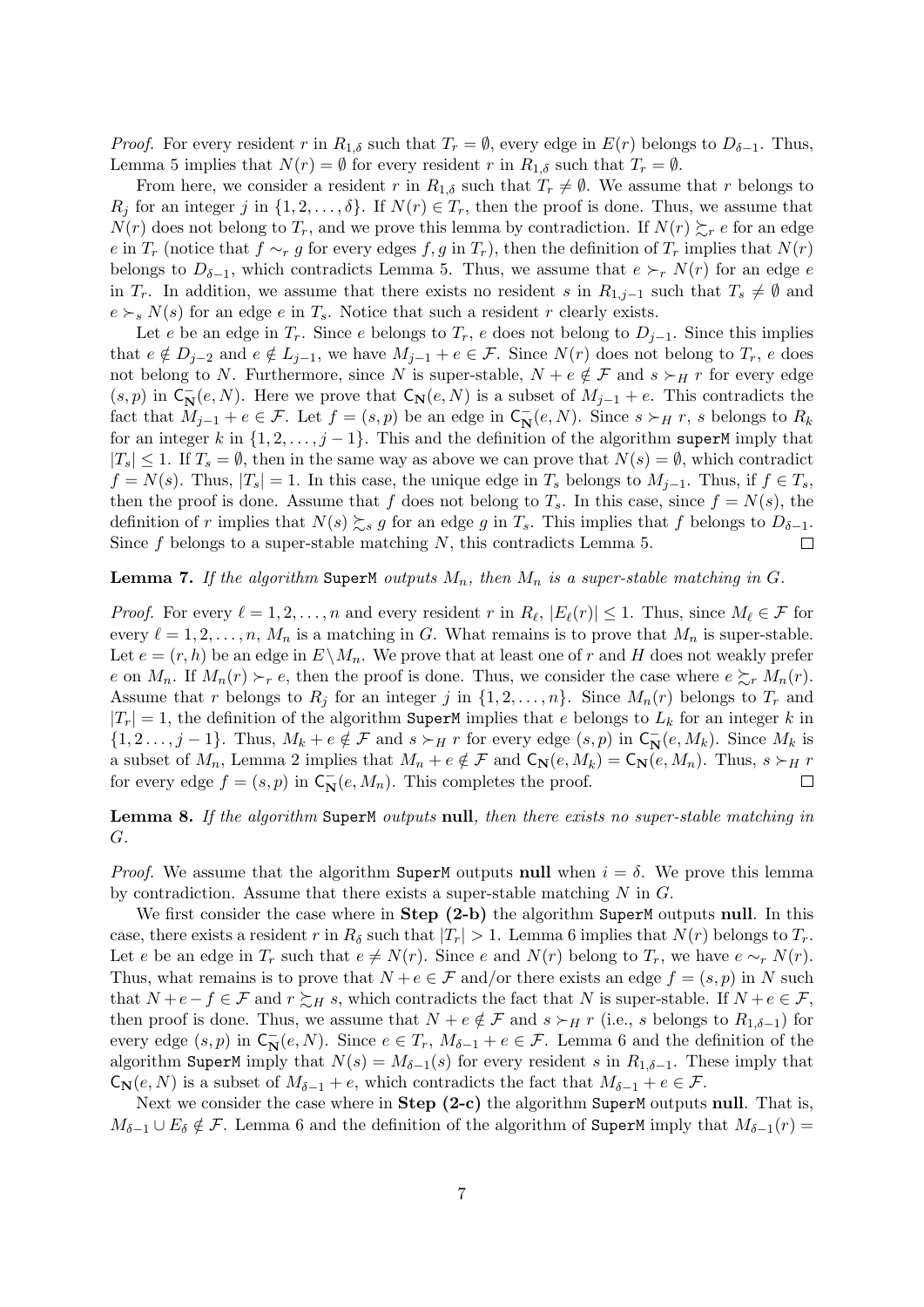*N*(*r*) for every resident *r* in  $R_{1,\delta-1}$  and  $E_{\delta}(r) = N(r)$  for every resident *r* in  $R_{\delta}$ . These imply that  $M_{\delta-1} \cup E_{\delta}$  is a subset of *N*, which contradicts the fact that  $N \in \mathcal{F}$ . that  $M_{\delta-1} \cup E_{\delta}$  is a subset of *N*, which contradicts the fact that  $N \in \mathcal{F}$ .

Lemmas 7 and 8 imply the following theorem.

**Theorem 9.** *The algorithm* SuperM *can decide whether there exists a super-stable matching in G, and find such a matching, if one exists.*

Here we consider the time complexity of SuperM. Define  $m := |E|$ , and we denote by  $\gamma$  the time required to decide whether  $F \in \mathcal{F}$  for one subset *F* of *E*. For simplicity, we assume that  $\gamma = \Omega(m)$  and  $m > |R|$ . Since the number of iterations of **Step 2** is at most *m*, we consider the time complexity of one iteration of **Step 2**. Clearly, **Step (2-e)** is the bottleneck and the time complexity of this step is  $O(m\gamma)$ . Thus, the time complexity of the algorithm SuperM is  $O(m^2\gamma)$ .

## **4 Strongly Stable Matchings**

In this section, we give an algorithm for the problem of deciding whether there exists a strongly stable matching in *G*, and find such a matching, if one exists. We define subsets  $R_1, R_2, \ldots, R_n$ of *R* and the notation  $R_{i,j}$  in the same way as in Section 3.

Our algorithm StrongM is described as follows.

#### **Algorithm** StrongM

**Step 1.** Define  $i := 1, M_0 := \emptyset, D_0 := \emptyset$ , and  $P_0 := \emptyset$ .

**Step 2.** If  $i \leq n$ , then do the following steps. Otherwise, go to **Step 3**.

**(2-a)** For each resident *r* in  $R_i$ , we define  $T_r$  by

$$
T_r := \Big\{ e \in E(r) \setminus D_{i-1} \mid \forall f \in E(r) \setminus D_{i-1} \colon e \succsim_r f \Big\}.
$$

**(2-b)** Define

$$
E_i := \bigcup_{r \in R_i} T_r, \ \ P_i := \bigcup_{\ell=1,2,\dots,i} E_\ell, \ \ \mathbf{N}_i := (\mathbf{N}|P_i)/P_{i-1}, \ \ R_i^* := \{a \in R_i \mid T_r \neq \emptyset\}.
$$

(2-c) If  $r_{\mathbf{N}_i}(E_i) > |R_i^*|$ , then output **null** and halt.

**(2-d)** Define

$$
\mathcal{U}_i := \Big\{ F \subseteq E_i \mid \forall r \in R_i \colon |F(r)| \leq 1 \Big\}, \qquad \mathbf{A}_i := (E_i, \mathcal{U}_i).
$$

Notice that  $\mathbf{A}_i$  is a matroid. Then, find a maximum-size common independent set  $F_i$ of  $\mathbf{A}_i$  and  $\mathbf{N}_i$ .

(2-e) If  $|F_i| < |R_i^*|$ , then output **null** and halt. Otherwise, define  $M_i := M_{i-1} \cup F_i$ .

**(2-f)** Define

$$
L_i := \Big\{ (r,h) \in E \setminus D_{i-1} \mid r \in R_{i+1,n}, \ M_i + (r,h) \notin \mathcal{F} \Big\}.
$$

Furthermore, define  $D_i := D_{i-1} \cup L_i$ .

**(2-g)** Update *i* := *i* + 1 and go to the beginning of **Step 2**.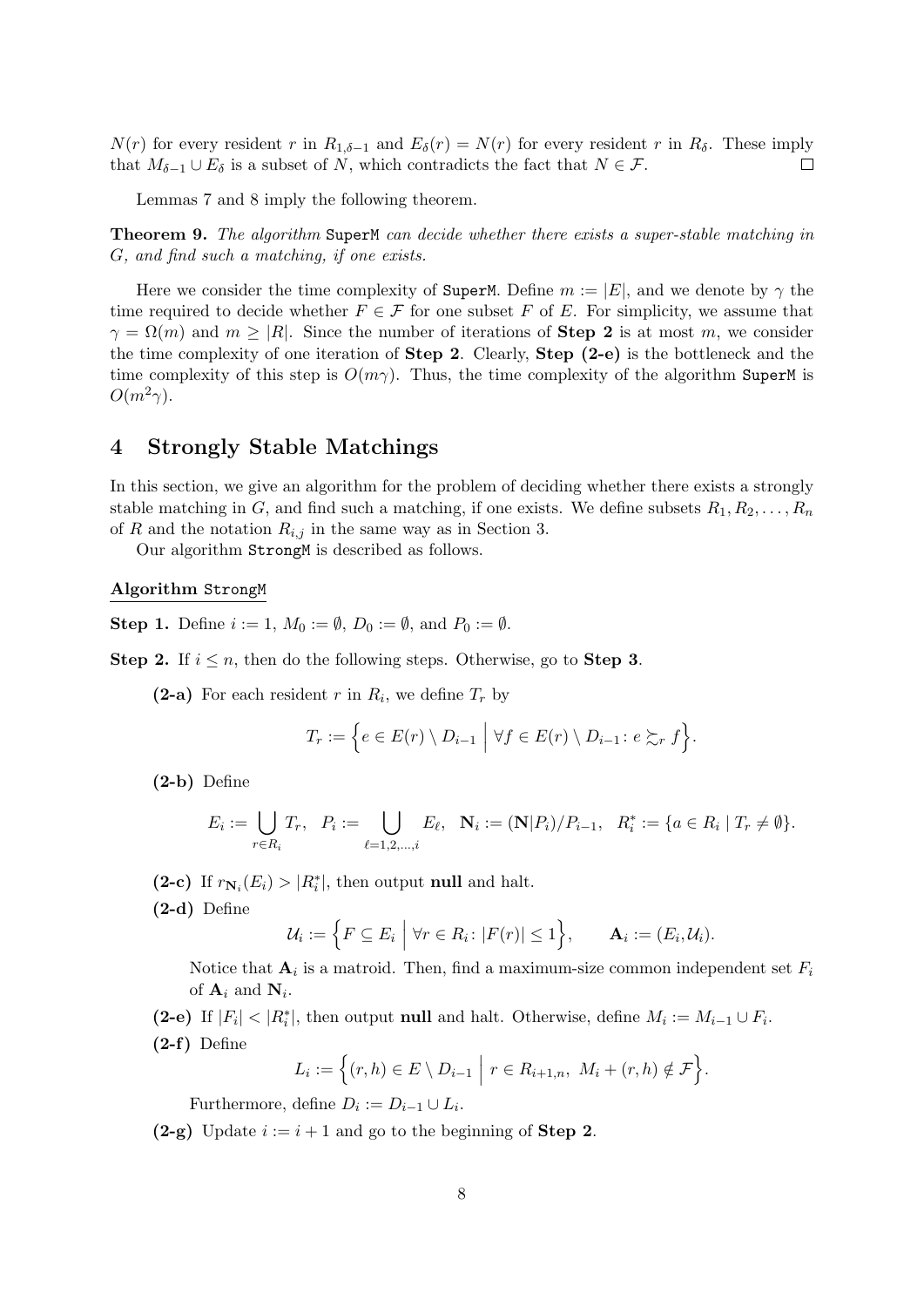**Step 3.** Output *M<sup>n</sup>* and halt.

#### **End of Algorithm**

In the sequel, we prove the correctness of the algorithm StrongM.

**Lemma 10.** *Assume that the algorithm* Strong M *halts when*  $i = \delta$ . *Then,* 

- *1.*  $F_{\ell}$  is a base of  $N_{\ell}$  for every  $\ell = 1, 2, \ldots, \delta 1$ , and
- 2.  $M_{\ell}$  is a base of  $\mathbf{N} | P_{\ell}$  for every  $\ell = 1, 2, \ldots, \delta 1$ .

*Proof.* We first consider the statement (1). Let us fix an integer  $\ell$  in  $\{1, 2, \ldots, \delta - 1\}$ . Since the algorithm StrongM does not output null when  $i = \ell$ , we have  $r_{\mathbf{N}_{\ell}}(E_{\ell}) \leq |R_{\ell}^*|$  and  $|F_{\ell}| \geq |R_{\ell}^*|$ . These imply that  $r_{\mathbf{N}_i}(E_\ell) \leq |F_\ell|$ . Furthermore, since  $F_\ell$  is an independent set of  $\mathbf{N}_\ell$ , we have  $|F_{\ell}| \leq r_{\mathbf{N}_{\ell}}(E_{\ell})$ . These imply that  $|F_{\ell}| = r_{\mathbf{N}_{\ell}}(E_{\ell}),$  i.e.,  $F_{\ell}$  is a base of  $\mathbf{N}_{\ell}$ .

Next we prove the statement (2) by induction on  $\ell$ . The statement (2) for  $\ell = 1$  is equivalent to the statement (1) for  $\ell = 1$ . Let  $\xi$  be an integer in  $\{1, 2, \ldots, \delta - 2\}$ . Assume that the statement (2) holds for the case of  $\ell = \xi$ , and we consider the case of  $\ell = \xi + 1$ . Since  $N|P_{\xi} = (N|P_{\xi+1})|P_{\xi}$ and  $F_{\xi+1}$  is a base of  $N_{\xi+1} = (N|P_{\xi+1})/P_{\xi}$ , the induction assumption and Lemma 4(2) imply that  $M_{\xi+1}$  is a base of  $\mathbf{N}|P_{\xi+1}$ .  $\Box$ 

**Lemma 11.** *Assume that the algorithm* Strong M *halts when*  $i = \delta$ . *Then, for any edge e in*  $D_{\delta-1}$ , there does not exists a strongly stable matching N in G such that  $e \in N$ .

*Proof.* We say that an edge *e* in  $D_{\delta-1}$  is *bad*, if there exists a strongly stable matching *N* in *G* such that  $e \in N$ . We prove this lemma by contradiction. That is, we assume that there exists a bad edge in  $D_{\delta-1}$ . Define  $\Delta$  as the set of integers  $\ell$  in  $\{1, 2, \ldots, \delta - 1\}$  such that there exists a bad edge in  $L_{\ell}$ . Let *j* be the minimum integer in  $\Delta$ . Furthermore, let  $e = (r, h)$  and *N* be a bad edge in  $L_j$  and a strongly stable matching such that  $e \in N$ , respectively. Since *e* belongs to  $L_j$ ,  $M_j + e \notin \mathcal{F}$ . Define  $C := \mathsf{C}_{\mathbb{N}}(e, M_j)$  (notice that  $M_j \in \mathcal{F}$  follows from Lemma 10(2)). If *C* is a subset of *N*, then this contradicts the fact that  $N \in \mathcal{F}$ . Thus,  $C \setminus N$  is not empty. For every edge  $(s, p)$  in  $C \setminus N$ , since  $r \in R_{j+1,k}$  and  $s \in R_{1,j}$ , we have  $s \succ_H r$ .

We first assume that there exists an edge  $f = (s, p)$  in  $C \setminus N$  such that  $N(s) \succ_s f$ . Since *e* belongs to *N*,  $e \neq f$ . This implies that *f* belongs to  $M_j$ , i.e.,  $f \in T_s$ . Thus, the definition of the algorithm StrongM implies that  $N(s)$  belongs to  $D_{j-1}$ , i.e.,  $N(s) \in L_k$  for an integer  $k$  in *{*1*,* 2*, . . . , j* − 1*}*. Furthermore, since  $D_{j-1}$  ⊆  $D_{\delta-1}$  and  $N$  is strongly stable,  $N(s)$  is bad, which contradicts the minimality of *j*.

Next we assume that  $f \succeq_s N(s)$  for every edge  $f = (s, p)$  in  $C \setminus N$ . If there exists an edge  $f$ in  $C \setminus N$  such that  $N + f \in \mathcal{F}$ , then this contradicts the fact that  $N$  is strongly stable. Thus, we assume that  $N + f \notin \mathcal{F}$  for every edge f in  $C \setminus N$ . For each edge f in  $C \setminus N$ , we define  $C_f$  as  $C_N(f, N)$ . Since *N* is strongly stable,  $t \succsim_H s$  for every edge  $f = (s, p)$  in  $C \setminus N$  and every edge  $g = (t, q)$  in  $C_f - f$ . For every edge  $f = (s, p)$  in  $C \setminus N$ , since  $s \succ_H r$ , this implies that  $e \notin C_f$ . In addition,  $f \in C \cap C_f$  for every edge  $f$  in  $C \setminus N$ . Thus, Lemma 3 implies that there exists a circuit *C*<sup> $\prime$ </sup> of **N** such that *C*<sup> $\prime$ </sup> is a subset of *N*. This contradicts the fact that  $N \in \mathcal{F}$ .  $\Box$ 

**Lemma 12.** *Assume that the algorithm* Strong M *halts when*  $i = \delta$ , and we are given a strongly stable matching N in G. Then, for every resident r in  $R_{1,\delta}$  such that  $T_r = \emptyset$  (resp.,  $T_r \neq \emptyset$ ), we *have*  $N(r) = \emptyset$  (*resp.,*  $N(r) \in T_r$ ).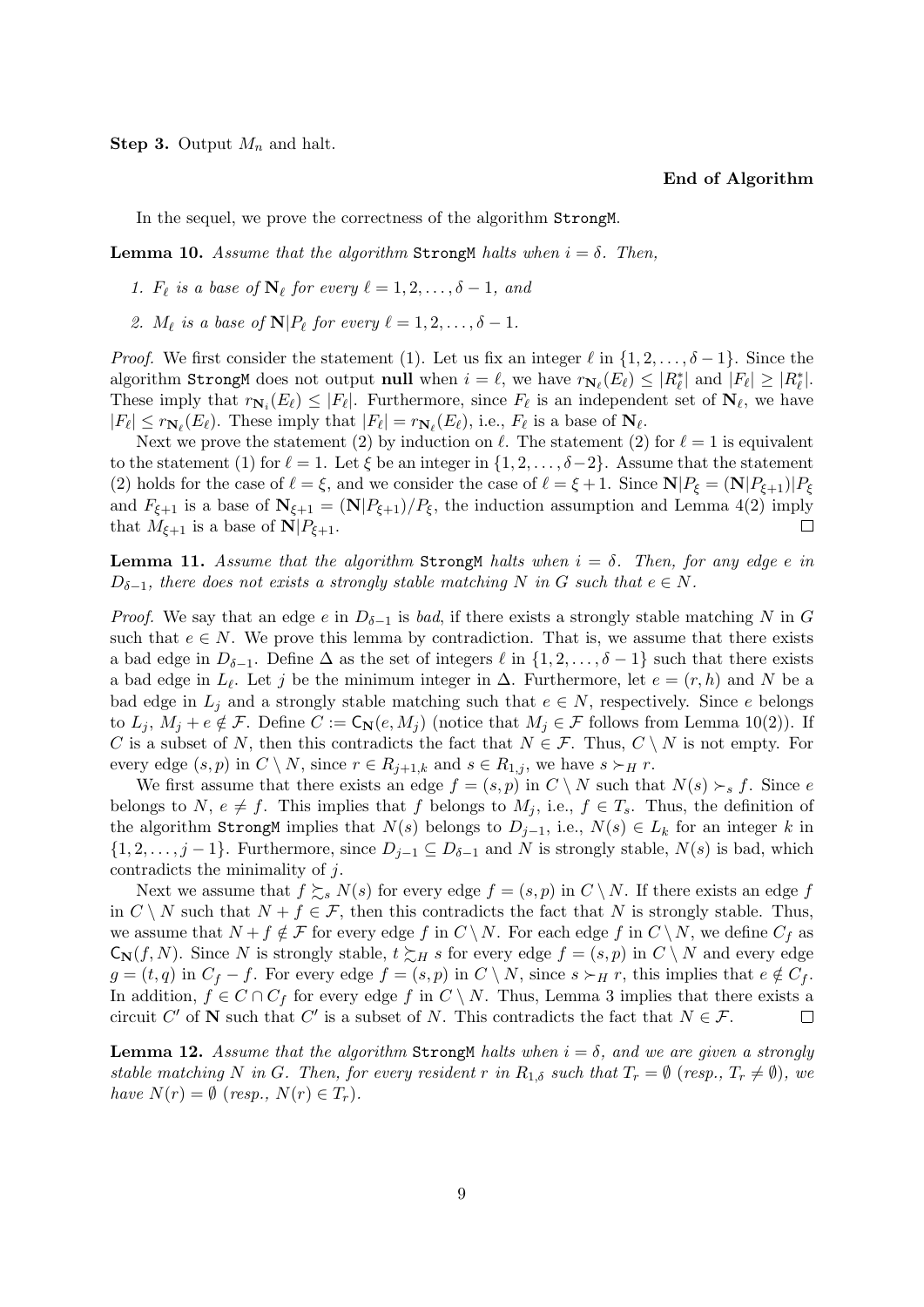*Proof.* For every resident *r* in  $R_{1,\delta}$  such that  $T_r = \emptyset$ , every edge in  $E(r)$  belongs to  $D_{\delta-1}$ . Thus, Lemma 11 implies that  $N(r) = \emptyset$  for every resident *r* in  $R_{1,\delta}$  such that  $T_r = \emptyset$ .

From here, we consider a resident *r* in  $R_{1,\delta}$  such that  $T_r \neq \emptyset$ . We assume that *r* belongs to  $R_i$  for an integer *j* in  $\{1, 2, \ldots, \delta\}$ . If  $N(r) \in T_r$ , then the proof is done. Thus, we assume that  $N(r)$  does not belong to  $T_r$ , and we prove this lemma by contradiction. If  $N(r) \succeq_r e$  for an edge *e* in  $T_r$ , then the definition of  $T_r$  implies that  $N(r)$  belongs to  $D_{\delta-1}$ , which contradicts Lemma 11. Thus, we assume that  $e \succ_r N(r)$  for an edge *e* in  $T_r$ . Furthermore, we assume that there exists no resident *s* in  $R_{1,j-1}$  such that  $T_s \neq \emptyset$  and  $e \succ_s N(s)$  for an edge *e* in  $T_s$ . Notice that such a resident *r* clearly exists.

Let *e* be an edge in  $T_r$ . Since *e* belongs to  $T_r$ ,  $M_{j-1} + e \in \mathcal{F}$ . Since  $N(r)$  does not belong to *T*<sup>*r*</sup>, *e* does not belong to *N*. In addition, since *N* is strongly stable,  $N + e \notin \mathcal{F}$  and  $s \succ_H r$  for every edge  $(s, p)$  in  $C_N^-(e, N)$ . Define  $C := C_N(e, N)$ . Since  $M_{j-1} + e \in \mathcal{F}$ ,  $C$  is not a subset of  $M_{j-1} + e$ . Let  $f = (s, p)$  be an edge in  $C \setminus (M_{j-1} + e)$ . Since  $s \succ_H r$ ,  $s \in R_k$  for an integer k in  $\{1, 2, \ldots, j-1\}$ . In the same way as above, we can prove that  $f \in T_s$  or  $g \succ_s f$  for an edge *g* in *T*<sub>s</sub>. The assumption of *r* implies that *f* belongs to *T*<sub>s</sub>, i.e., *f*  $\in E_k$ . Since  $f \notin (M_{i-1} + e)$  implies that *f* does not belong to  $F_k$  and Lemma 10(1) implies that  $F_k$  is a base of  $\mathbf{N}_k$ ,  $F_k + f$  is not an independent set of  $N_k = (N|P_k)/P_{k-1}$ . Thus, since Lemma 10(2) implies that  $M_{k-1}$  is a base of  $(N|P_k)|P_{k-1}$ , Lemma 4(3) implies that  $M_k + f \notin \mathcal{F}$ . Since  $M_k \subseteq M_{j-1}$ ,  $M_{j-1} + f \notin \mathcal{F}$ . For each edge f in  $C \setminus (M_{j-1}+e)$ , we define  $C_f := \mathsf{C}_{\mathbb{N}}(f, M_{j-1})$ . For every edge f in  $C \setminus (M_{j-1}+e)$ , since  $e \notin M_{j-1}$  and  $f \neq e$ , *e* does not belong to  $C_f$ . Furthermore,  $f \in C \cap C_f$  for every edge *f* in  $C \setminus (M_{j-1} + e)$ . Thus, Lemma 3 implies that there exists a circuit  $C'$  of **N** that  $C'$  is a subset of  $M_{j-1} + e$ , which contradicts the fact that  $M_{j-1} + e \in \mathcal{F}$ .  $\Box$ 

**Lemma 13.** Assume that the algorithm Strong M halts when  $i = \delta$ , and we are given a strongly *stable matching M. Then, for every*  $\ell = 1, 2, \ldots, \delta$ , the following statements hold.

- *1. If*  $\ell > 1$ *, then*  $N \cap P_{\ell-1}$  *is a base of*  $N|P_{\ell-1}$ *.*
- 2.  $N \cap E_{\ell}$  is a base of  $N_{\ell}$ .

*Proof.* We prove this lemma by induction on *ℓ*. We first consider the case of *ℓ* = 1, and we prove this case by contradiction. Assume that  $N \cap E_1$  is not a base of  $N_1 = N | E_1$ . Then, since  $N \in \mathcal{F}$ , *N* ∩ *E*<sub>1</sub> is an independent set of  $N_1$ . Since *N* ∩ *E*<sub>1</sub> is not a base of  $N_1$ , there exists an edge  $e = (r, h)$  in  $E_1 \setminus N$  such that  $(N \cap E_1) + e \in \mathcal{F}$ . Since  $D_0 = \emptyset$  and  $e \in T_r$ , we have  $e \succsim_r N(r)$ . Thus, if  $N + e \in \mathcal{F}$ , then this contradicts the fact that N is strongly stable. Thus, we assume that  $N + e \notin \mathcal{F}$ . Then, since  $(N \cap E_1) + e \in \mathcal{F}$ ,  $C_N(e, N)$  is not a subset of  $(N \cap E_1) + e$ . Let  $f = (s, p)$  be an edge in  $C_{\mathbf{N}}(e, N) \setminus ((N \cap E_1) + e)$ . If  $s \in R_i$  for an integer j in  $\{2, 3, ..., n\}$ , then  $r \succ_H s$ . This contradicts the fact that *N* is strongly stable. Thus, we have  $s \in R_1$ . Since *f* ∈ *E*(*s*) (i.e., *E*(*s*)  $\neq$  *Ø*) and *D*<sub>0</sub> = *Ø*, we have *T<sub>s</sub>*  $\neq$  *Ø*. Thus, since *f* ∈ *N*, Lemma 12 implies that  $f \in T_s$ , i.e.,  $f \in E_1$ . This contradicts the fact that  $f \notin N \cap E_1$ .

Let  $\xi$  be an integer in  $\{1, 2, \ldots, \delta - 2\}$ , and assume that this lemma holds for the case of  $\ell = \xi$ , and we consider the case of  $\ell = \xi + 1$ . We first prove the statement (1). If  $\xi = 1$ , then the statement (1) for  $\ell = \xi + 1$  is equivalent to the statement (2) for the case of  $\ell = 1$ . Assume that  $\xi \geq 2$ . The induction assumption implies that  $N \cap P_{\xi-1}$  is a base of  $(N|P_{\xi})|P_{\xi-1}$  and  $N \cap E_{\xi}$  is a base of  $(N|P_{\xi})/P_{\xi-1}$ . Thus, Lemma 4(2) implies that  $N \cap P_{\xi}$  is a base of  $N|P_{\xi}$ , which completes the proof. Next we prove the statement (2) by contradiction. Assume that  $N \cap E_{\xi+1}$  is not a base of  $N_{\xi+1}$ . Then, there exists an edge  $e = (r, h)$  in  $E_{\xi+1} \setminus N$  such that  $(N \cap E_{\xi+1}) + e$  is an independent set of  $N_{\xi+1} = (N|P_{\xi+1})/P_{\xi}$ . Since the statement (1) for the case of  $\ell = \xi + 1$ implies that  $N \cap P_{\xi}$  is a base of  $(N|P_{\xi+1})|P_{\xi}$ , Lemma 4(1) implies that  $(N \cap P_{\xi+1}) + e \in \mathcal{F}$ . Since *e* belongs to  $E_{\xi+1}$  (i.e.,  $T_r$ ), Lemma 12 implies that  $e \sim_r N(r)$ . Thus, if  $N + e \in \mathcal{F}$ , then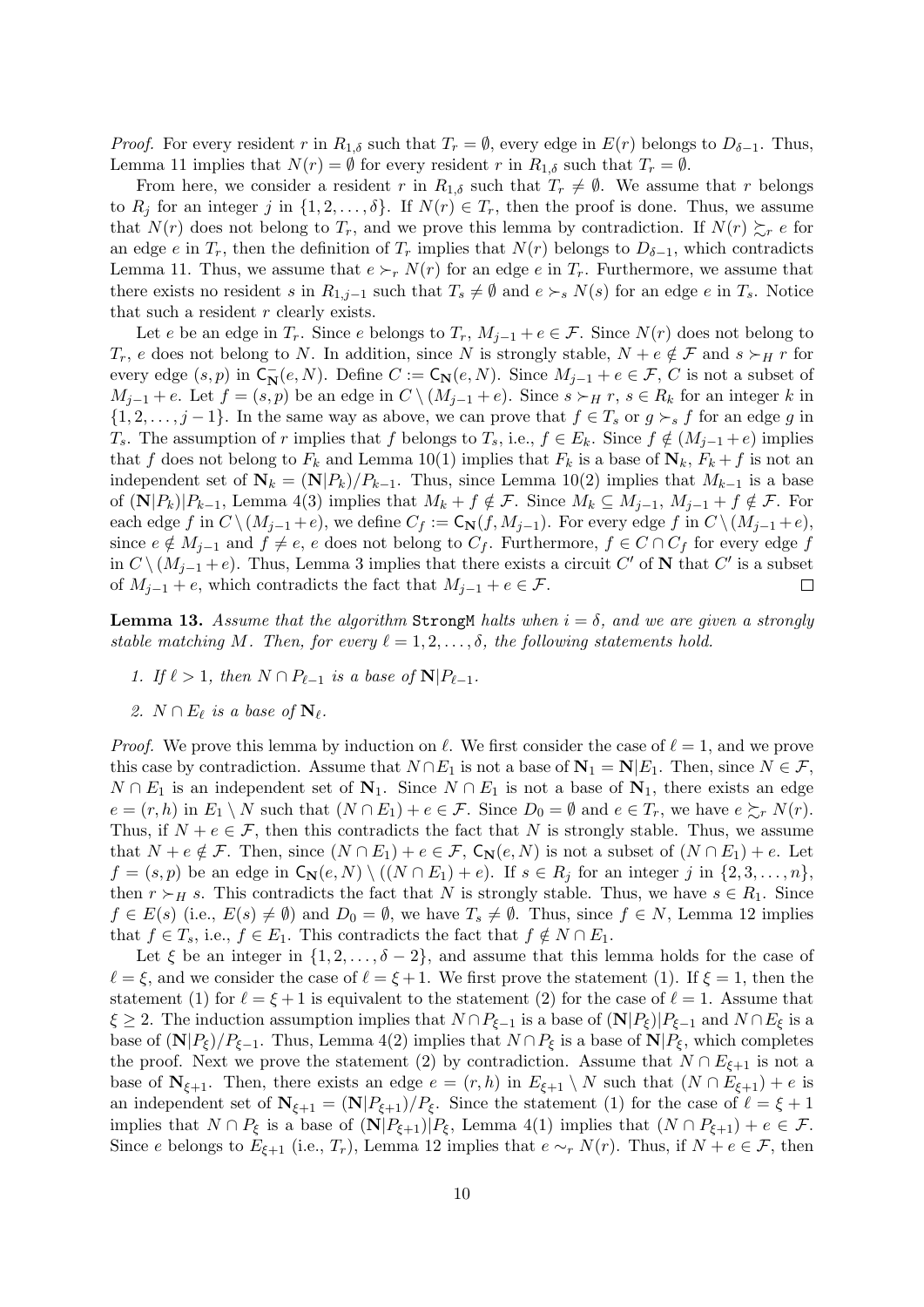this contradicts the fact that *N* is strongly stable. Thus, we consider the case where  $N + e \notin \mathcal{F}$ . Since  $(N \cap P_{\xi+1}) + e \in \mathcal{F}$ ,  $C_N(e, N)$  is not a subset of  $(N \cap P_{\xi+1}) + e$ . Let  $f = (s, p)$  be an edge in  $C_N(e, N) \setminus ((N \cap P_{\xi+1}) + e)$ . Since  $f = N(s)$ , Lemma 12 implies that *f* belongs to  $T_s$ . This and  $f \notin P_{\xi+1}$  imply that  $s \in R_j$  for an integer  $j$  in  $\{\xi+2,\xi+3,\ldots,n\}$ . Thus,  $r \succ_H s$ , which contradicts the fact that *N* is strongly stable.  $\Box$ 

#### **Lemma 14.** If the algorithm StrongM *outputs*  $M_n$ *, then*  $M_n$  *is a strongly stable matching in*  $G$ *.*

*Proof.* Since Lemma 10(2) implies that  $M_n \in \mathcal{F}$  and  $|M_n(r)| \leq 1$  clearly holds for every resident *r* in *R*,  $M_n$  is a matching in *G*. What remains is to prove that  $M_n$  is strongly stable.

Let  $e = (r, h)$  be an edge in  $E \setminus M_n$ . If  $M_n(r) \succ_r e$ , then *r* does not weakly prefer *e* on *M*. Thus, we do not need to consider this case. Assume that  $e \succsim_r M_n(r)$  and  $r \in R_j$  for an integer *j* in  $\{1, 2, \ldots, n\}$ . We first consider the case where  $e \succ_r M_n(r)$ . In this case, since  $M_n(r) \in T_r$ , the definition of the algorithm StrongM implies that  $e \in L_k$  for an integer  $k$  in  $\{1, 2, \ldots, j-1\}$ . Thus,  $M_k + e \notin \mathcal{F}$  and  $s \succ_H r$  for every edge  $(s, p)$  in  $C_N^-(e, M_k)$ . Since  $M_k \subseteq M_n$ , Lemma 2 implies that  $C_{\mathbf{N}}(e, M_k) = C_{\mathbf{N}}(e, M_n)$ . Thus,  $s \succ_H r$  for every edge  $f = (s, p)$  in  $C_{\mathbf{N}}(e, M_n)$ . This implies that *H* does not weakly prefer *e* on *M*. Lastly we consider the case where  $e \sim_r M_n(r)$ . We first assume that  $e \notin T_r$ . In this case, the definition of the algorithm StrongM implies that  $e \in L_k$  for an integer *k* in  $\{1, 2, \ldots, j-1\}$ . Thus, we can treat this case in the same way as above. Next we assume that  $e \in T_r$ . Notice that  $e \in E_j \setminus F_j$ . Since Lemma 10(1) implies that *F*<sup>*j*</sup> is a base of  $N_j$ ,  $F_j + e$  is not an independent set of  $(N|P_j)/P_{j-1}$ . In addition, Lemma 10(2) implies that  $M_{j-1}$  is a base of  $(N|P_j)|P_{j-1}$ . Thus, Lemma 4(3) implies that  $M_j + e \notin \mathcal{F}$ . Since *M*<sup>j</sup> ⊆ *P*<sup>*j*</sup>, we have  $s \succsim_H r$  for each edge  $(s, p)$  in  $C_N(e, M_j)$ . Since  $M_j ⊆ M_n$ , Lemma 2 implies that  $M_n + e \notin \mathcal{F}$  and  $\mathsf{C}_\mathbf{N}(e, M_j) = \mathsf{C}_\mathbf{N}(e, M_n)$ . Thus, we have  $s \succsim_H r$  for every edge  $f = (s, p)$ in  $C_N^-(e, M_n)$ . This completes the proof.  $\Box$ 

**Lemma 15.** *If the algorithm* StrongM *outputs* **null***, then there exists no strongly stable matching in G.*

*Proof.* We assume that the algorithm StrongM outputs **null** when  $i = \delta$ . We prove this lemma by contradiction. Assume that there exists a strongly stable matching *N* in *G*.

We first consider the case where in **Step (2-c)** the algorithm StrongM outputs **null**. In this case, we have  $r_{\mathbf{N}_\delta}(E_\delta) > |R^*_\delta|$ . Since Lemma 13(2) implies that  $N \cap E_\delta$  is a base of  $\mathbf{N}_\delta$ , we have  $|N \cap E_{\delta}| = r_{\mathbf{N}_{\delta}}(E_{\delta}),$  which implies that  $|N \cap E_{\delta}| > |R_{\delta}^*|$ . However, since N is a matching and  $E_{\delta}$  is a subset of  $\cup_{r \in R_{\delta}^*} E(r)$ ,  $|N \cap E_{\delta}| \leq |R_{\delta}^*|$ , which contradicts the fact that  $|N \cap E_{\delta}| > |R_{\delta}^*|$ .

Next we consider the case where in **Step (2-e)** the algorithm StrongM outputs **null**. In this case, we have  $|F_{\delta}| < |R_{\delta}^*|$ . Since N is a matching in G,  $|N(r)| \leq 1$  for every resident r in  $R_{\delta}$ . Furthermore, Lemma 13(2) implies that  $N \cap E_{\delta}$  is an independent set of  $\mathbf{N}_{\delta}$ . Thus,  $N \cap E_{\delta}$  is a common independent set of  $A_\delta$  and  $N_\delta$ . Since  $F_\delta$  is a maximum-size common independent set of  $\mathbf{A}_{\delta}$  and  $\mathbf{N}_{\delta}$ , we have  $|N \cap E_{\delta}| \leq |F_{\delta}| < |R_{\delta}^*|$ . This implies that there exists a resident r in  $R_{\delta}^*$ such that  $N(r) \notin E_{\delta}$ . However, since  $T_r \subseteq E_{\delta}$ , this contradicts Lemma 12.  $\Box$ 

Lemmas 14 and 15 imply the following theorem.

**Theorem 16.** *The algorithm* StrongM *can decide whether there exists a strongly stable matching in G, and find such a matching, if one exists.*

Here we consider the time complexity of StrongM. Define  $m := |E|$ , and we denote by  $\gamma$  the time required to decide whether  $F \in \mathcal{F}$  for one subset *F* of *E*. For simplicity, we assume that  $\gamma = \Omega(m)$  and  $m \geq |R|$ . Since the number of iterations of **Step 2** is at most *m*, we consider the time complexity of one iteration of **Step 2**. Clearly, **Step (2-d)** is the bottleneck. Lemma 4(1)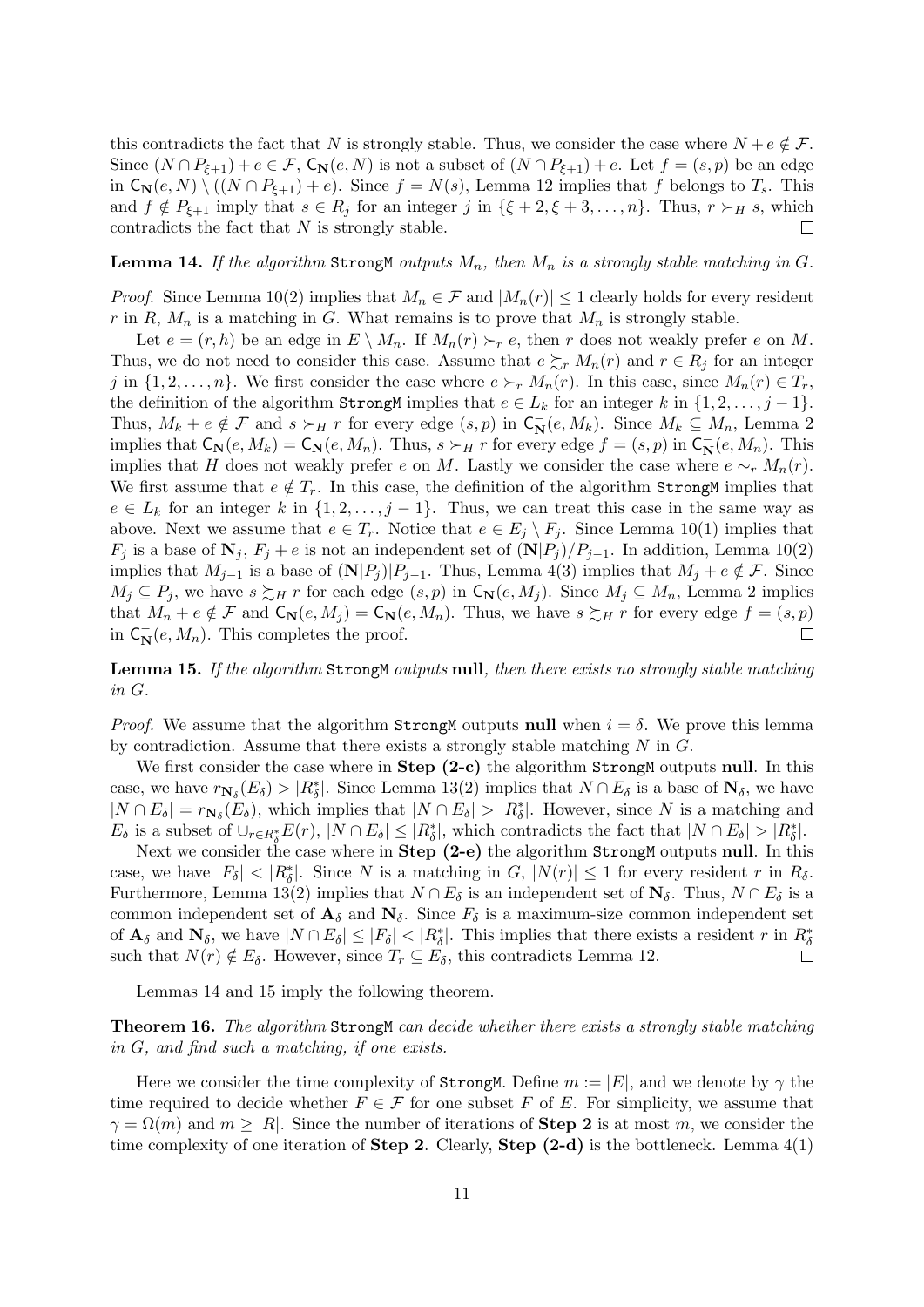implies that by computing bases of  $N|P_\ell$  for all  $\ell = 1, 2, \ldots, n$  in  $O(m^2\gamma)$  time, we can decide in  $O(\gamma)$  time whether *F* is an independent set of  $N_{\ell}$  for an integer  $\ell$  in  $\{1, 2, \ldots, n\}$  and one subset *F* of  $E_{\ell}$ . Thus, the time complexity of this step is  $O(m^{2.5}\gamma)$ , and the time complexity of SuperM is  $O(m^{3.5}\gamma)$ .

### **5 Examples**

In this section, we give examples of concrete models that our model can express.

#### **5.1 Hospitals/residents setting**

Assume that for each hospital *h* in *H*, we are given a positive integer  $q_h$ . Then, we define

$$
\mathcal{F} := \Big\{ F \subseteq E \mid \forall h \in H \colon |F(h)| \le q_h \Big\}.
$$

It is not difficult to see that  $\mathbf{N} = (E, \mathcal{F})$  is a matroid. When we define the matroid **N** as above, a subset *M* of *E* is a matching if and only if

- 1.  $|M(r)| \leq 1$  for every resident *r* in *R*, and
- 2.  $|M(h)| \leq q_h$  for every hospital *h* in *H*.

Furthermore, for each matching *M* in *G* and each edge  $e = (r, h)$  in  $E \setminus M$ , *H* weakly (strictly) prefers *e* on *M* if and only if

- 1.  $|M(h)| < q_h$ , and/or
- 2. there exists an edge  $f = (s, h)$  in  $M(h)$  such that  $r \succsim_H s$  (resp.,  $r \succ_H s$ ).

Thus, our problem is equivalent to the hospitals/residents problem with ties and master lists [12].

#### **5.2 Student-project allocation setting**

Assume that *H* is partitioned into non-empty subsets  $H_1, H_2, \ldots, H_k$ , and we are given positive integers  $c_h$  and  $d_i$  for each hospital  $h$  in  $H$  and each  $i = 1, 2, \ldots, k$ , respectively. Then, we define

$$
\mathcal{F} := \left\{ F \subseteq E \mid \forall h \in H : |F(h)| \le c_h, \forall i = 1, 2, \dots, k : \sum_{h \in H_i} |F(h)| \le d_i \right\}.
$$

It is not difficult to see that  $N = (E, \mathcal{F})$  is a matroid. When we define the matroid N as above, a subset *M* of *E* is a matching if and only if

- 1.  $|M(r)| < 1$  for every resident *r* in *R*,
- 2.  $|M(h)| \leq c_h$  for every hospital *h* in *H*, and
- 3.  $\sum_{h \in H_i} |M(h)| \le d_i$  for every  $i = 1, 2, ..., k$ .

These constraints are exactly the same as the capacity constraints of the student-project allocation problem [1]. For each matching *M* in *G* and each edge  $e = (r, h)$  in  $E \setminus M$  such that  $h \in H_i$ for an integer i in  $\{1, 2, \ldots, k\}$ , *H* weakly (strictly) prefers *e* on *M* if and only if at least one of the following conditions is satisfied.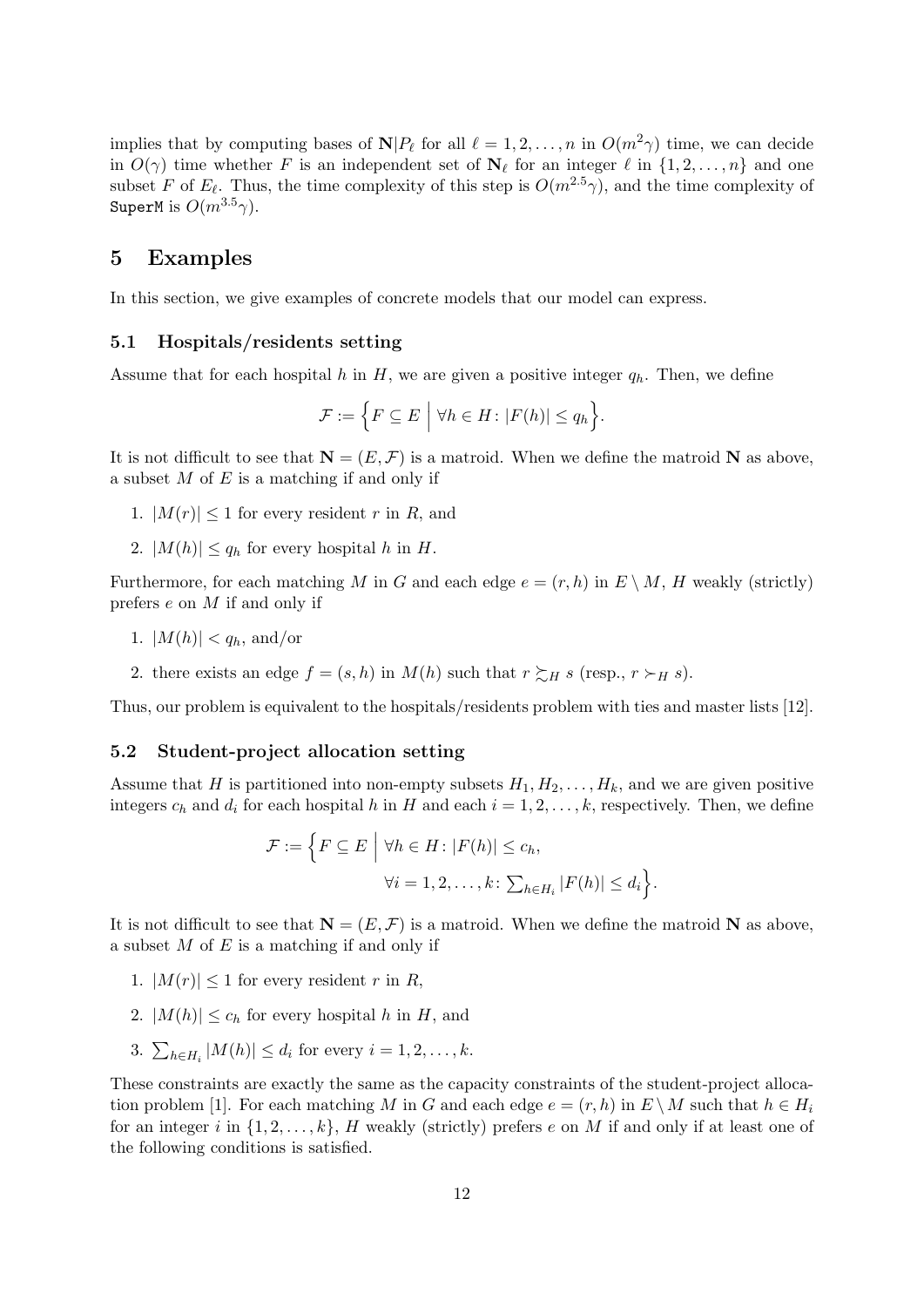- 1.  $|M(h)| < c_h$  and  $\sum_{h \in H_i} |M(h)| < d_i$ .
- 2.  $|M(h)| < c_h$  and there exists an edge  $f = (s, p)$  in M such that  $p \in H_i$  and  $r \succsim_H s$  (resp.,  $r \succ_H s$ ).
- 3. There exists an edge  $f = (s, h)$  in  $M(h)$  such that  $r \succsim_H s$  (resp.,  $r \succ_H s$ ).

It should be noted that in the above definition, if  $|M(h)| < c_h$  and  $M(r) \in H_i$ , then *H* weakly prefers *e* on *M* (i.e., the condition (2) is satisfied), but it does not mean that *H* strictly prefers *e* on *M* since  $r \neq_H r$ .

## **References**

- [1] D. J. Abraham, R. W. Irving, and D. Manlove. Two algorithms for the student-project allocation problem. *Journal of Discrete Algorithms*, 5(1):73–90, 2007.
- [2] W. H. Cunningham. Improved bounds for matroid partition and intersection algorithms. *SIAM Journal on Computing*, 15(4):948–957, 1986.
- [3] T. Fleiner. A fixed-point approach to stable matchings and some applications. *Mathematics of Operations Research*, 28(1):103–126, 2003.
- [4] D. Gale and L. S. Shapley. College admissions and the stability of marriage. *The American Mathematical Monthly*, 69(1):9–15, 1962.
- [5] R. W. Irving. Stable marriage and indifference. *Discrete Applied Mathematics*, 48(3):261– 272, 1994.
- [6] R. W. Irving, D. F. Manlove, and S. Scott. The hospitals/residents problem with ties. In *Proceedings of the 7th Scandinavian Workshop on Algorithm Theory*, volume 1851 of *Lecture Notes in Computer Science*, pages 259–271, 2000.
- [7] R. W. Irving, D. F. Manlove, and S. Scott. Strong stability in the hospitals/residents problem. In *Proceedings of the 20th Annual Symposium on Theoretical Aspects of Computer Science*, volume 2607 of *Lecture Notes in Computer Science*, pages 439–450, 2003.
- [8] R. W. Irving, D. F. Manlove, and S. Scott. The stable marriage problem with master preference lists. *Discrete Applied Mathematics*, 156(15):2959–2977, 2008.
- [9] T. Kavitha, K. Mehlhorn, D. Michail, and K. Paluch. Strongly stable matchings in time *O*(*nm*) and extension to the hospitals-residents problem. *ACM Transactions on Algorithms*, 3(2):Article 15, 2007.
- [10] D. F. Manlove. Stable marriage with ties and unacceptable partners. Technical Report TR-1999-29, The University of Glasgow, Department of Computing Science, 1999.
- [11] D. F. Manlove. *Algorithmics of matching under preferences*. World Scientific, 2013.
- [12] G. O'Malley. *Algorithmic aspects of stable matching problems*. PhD thesis, The University of Glasgow, 2007.
- [13] J. G. Oxley. *Matroid theory*. Oxford University Press, 2nd edition, 2011.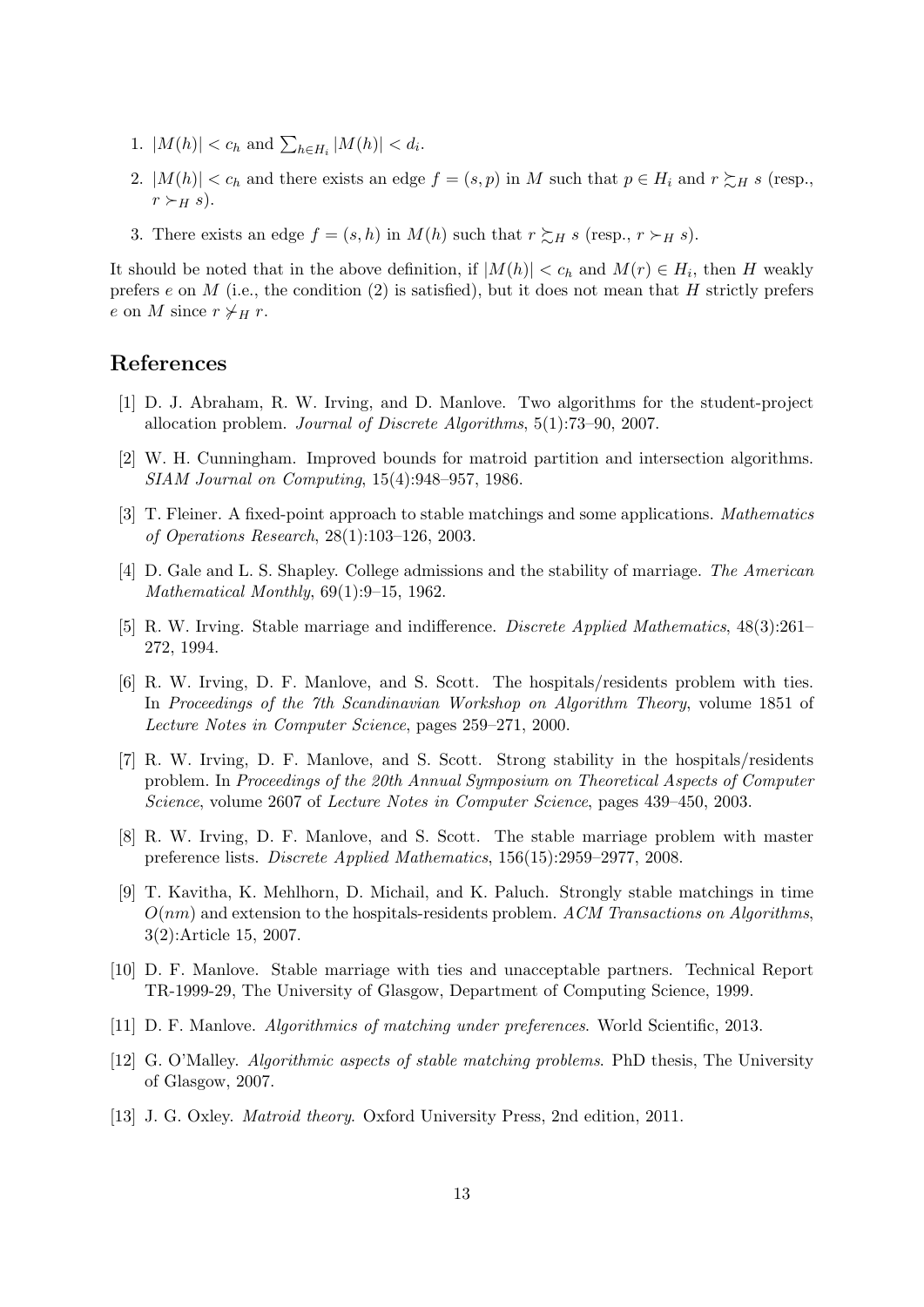## **List of MI Preprint Series, Kyushu University**

### **The Global COE Program Math-for-Industry Education & Research Hub**

#### MI

- MI2008-1 Takahiro ITO, Shuichi INOKUCHI & Yoshihiro MIZOGUCHI Abstract collision systems simulated by cellular automata
- MI2008-2 Eiji ONODERA The intial value problem for a third-order dispersive flow into compact almost Hermitian manifolds
- MI2008-3 Hiroaki KIDO On isosceles sets in the 4-dimensional Euclidean space
- MI2008-4 Hirofumi NOTSU Numerical computations of cavity flow problems by a pressure stabilized characteristiccurve finite element scheme
- MI2008-5 Yoshiyasu OZEKI Torsion points of abelian varieties with values in nfinite extensions over a p-adic field
- MI2008-6 Yoshiyuki TOMIYAMA Lifting Galois representations over arbitrary number fields
- MI2008-7 Takehiro HIROTSU & Setsuo TANIGUCHI The random walk model revisited
- MI2008-8 Silvia GANDY, Masaaki KANNO, Hirokazu ANAI & Kazuhiro YOKOYAMA Optimizing a particular real root of a polynomial by a special cylindrical algebraic decomposition
- MI2008-9 Kazufumi KIMOTO, Sho MATSUMOTO & Masato WAKAYAMA Alpha-determinant cyclic modules and Jacobi polynomials
- MI2008-10 Sangyeol LEE & Hiroki MASUDA Jarque-Bera Normality Test for the Driving Lévy Process of a Discretely Observed Univariate SDE
- MI2008-11 Hiroyuki CHIHARA & Eiji ONODERA A third order dispersive flow for closed curves into almost Hermitian manifolds
- MI2008-12 Takehiko KINOSHITA, Kouji HASHIMOTO and Mitsuhiro T. NAKAO On the  $L^2$  a priori error estimates to the finite element solution of elliptic problems with singular adjoint operator
- MI2008-13 Jacques FARAUT and Masato WAKAYAMA Hermitian symmetric spaces of tube type and multivariate Meixner-Pollaczek polynomials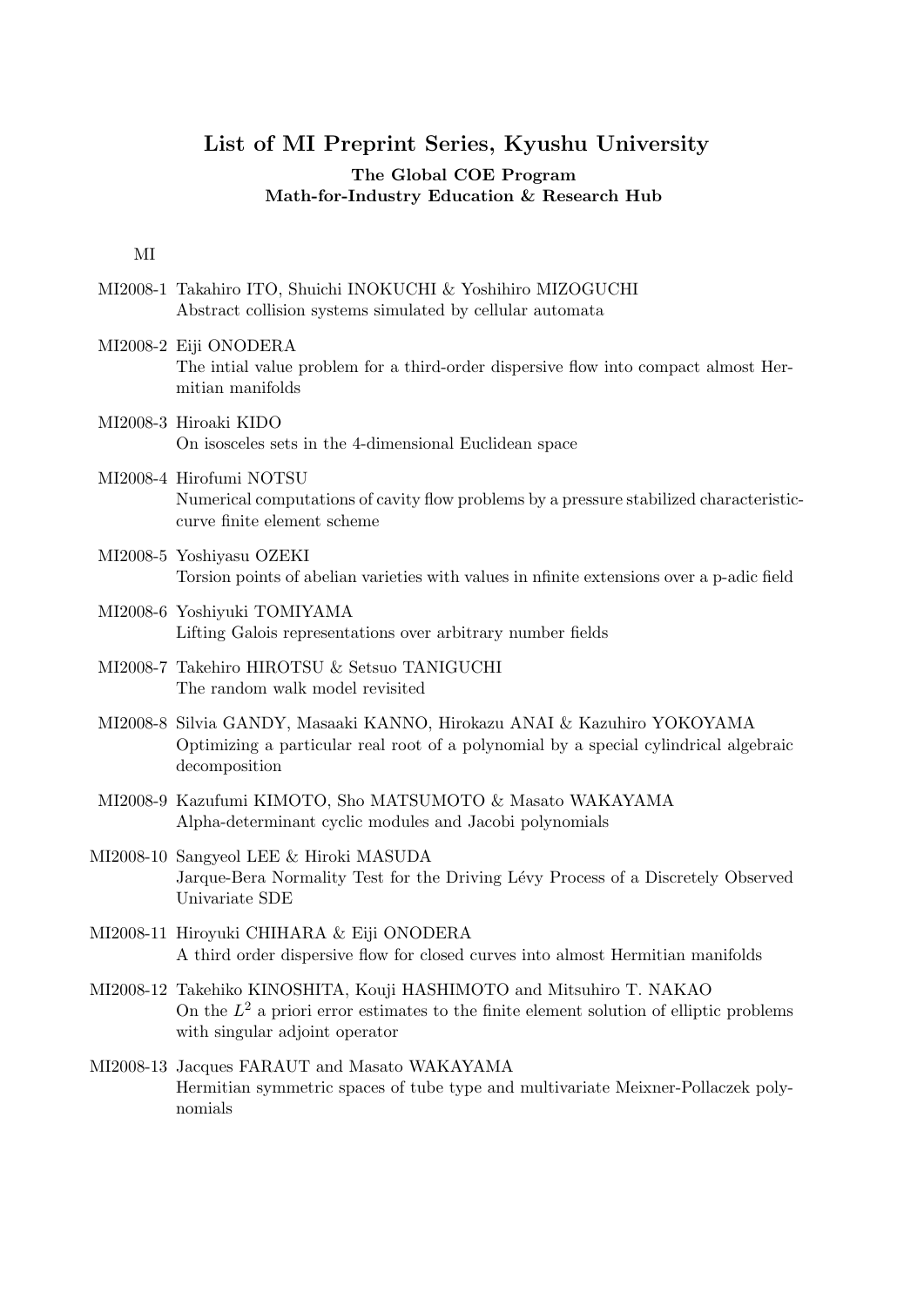- MI2008-14 Takashi NAKAMURA Riemann zeta-values, Euler polynomials and the best constant of Sobolev inequality
- MI2008-15 Takashi NAKAMURA Some topics related to Hurwitz-Lerch zeta functions
- MI2009-1 Yasuhide FUKUMOTO Global time evolution of viscous vortex rings
- MI2009-2 Hidetoshi MATSUI & Sadanori KONISHI Regularized functional regression modeling for functional response and predictors
- MI2009-3 Hidetoshi MATSUI & Sadanori KONISHI Variable selection for functional regression model via the *L*<sup>1</sup> regularization
- MI2009-4 Shuichi KAWANO & Sadanori KONISHI Nonlinear logistic discrimination via regularized Gaussian basis expansions
- MI2009-5 Toshiro HIRANOUCHI & Yuichiro TAGUCHII Flat modules and Groebner bases over truncated discrete valuation rings
- MI2009-6 Kenji KAJIWARA & Yasuhiro OHTA Bilinearization and Casorati determinant solutions to non-autonomous 1+1 dimensional discrete soliton equations
- MI2009-7 Yoshiyuki KAGEI Asymptotic behavior of solutions of the compressible Navier-Stokes equation around the plane Couette flow
- MI2009-8 Shohei TATEISHI, Hidetoshi MATSUI & Sadanori KONISHI Nonlinear regression modeling via the lasso-type regularization
- MI2009-9 Takeshi TAKAISHI & Masato KIMURA Phase field model for mode III crack growth in two dimensional elasticity
- MI2009-10 Shingo SAITO Generalisation of Mack's formula for claims reserving with arbitrary exponents for the variance assumption
- MI2009-11 Kenji KAJIWARA, Masanobu KANEKO, Atsushi NOBE & Teruhisa TSUDA Ultradiscretization of a solvable two-dimensional chaotic map associated with the Hesse cubic curve
- MI2009-12 Tetsu MASUDA Hypergeometric  $\tau$ -functions of the q-Painlevé system of type  $E_8^{(1)}$ 8
- MI2009-13 Hidenao IWANE, Hitoshi YANAMI, Hirokazu ANAI & Kazuhiro YOKOYAMA A Practical Implementation of a Symbolic-Numeric Cylindrical Algebraic Decomposition for Quantifier Elimination
- MI2009-14 Yasunori MAEKAWA On Gaussian decay estimates of solutions to some linear elliptic equations and its applications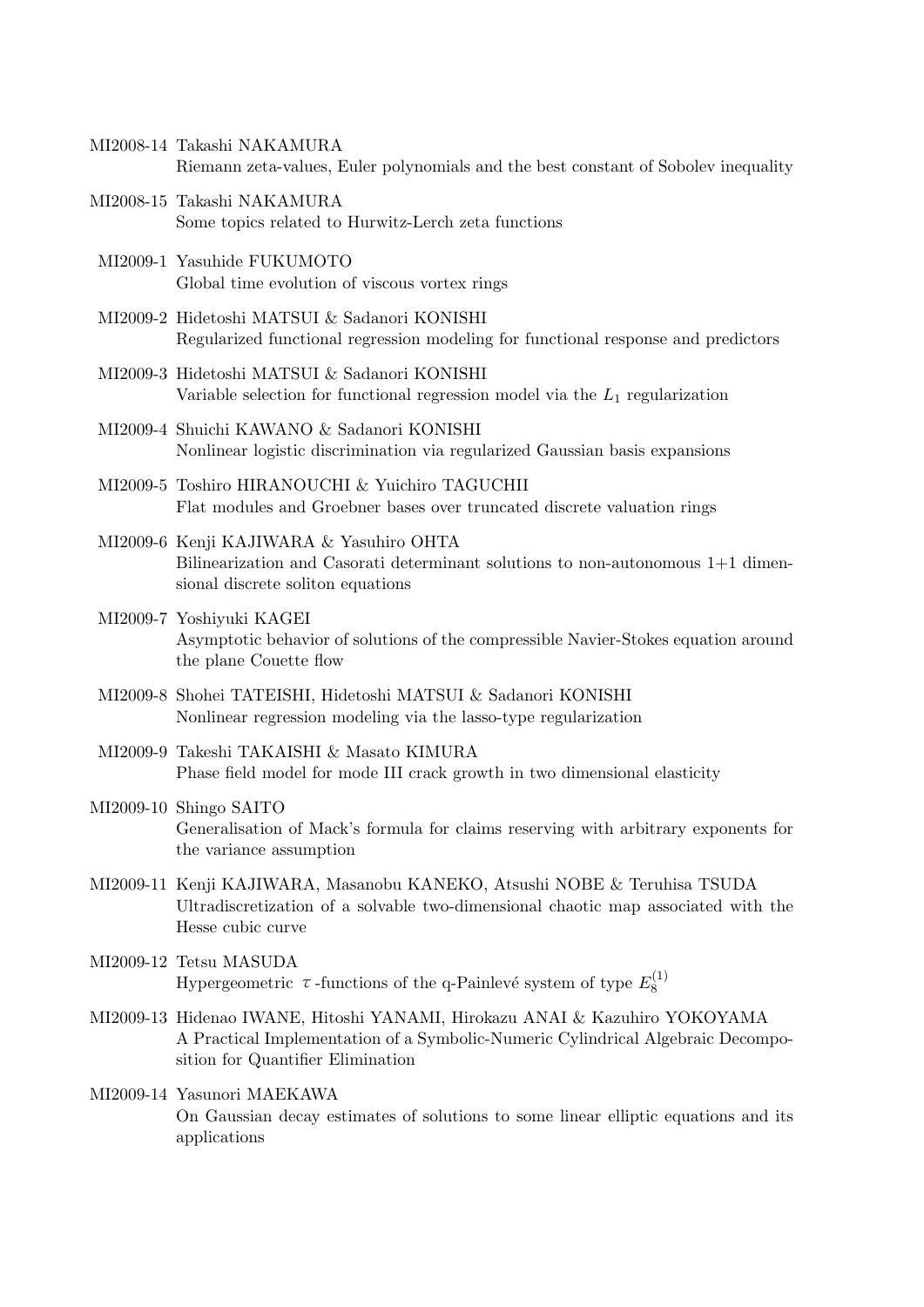MI2009-15 Yuya ISHIHARA & Yoshiyuki KAGEI Large time behavior of the semigroup on  $L^p$  spaces associated with the linearized compressible Navier-Stokes equation in a cylindrical domain

- MI2009-16 Chikashi ARITA, Atsuo KUNIBA, Kazumitsu SAKAI & Tsuyoshi SAWABE Spectrum in multi-species asymmetric simple exclusion process on a ring
- MI2009-17 Masato WAKAYAMA & Keitaro YAMAMOTO Non-linear algebraic differential equations satisfied by certain family of elliptic functions
- MI2009-18 Me Me NAING & Yasuhide FUKUMOTO Local Instability of an Elliptical Flow Subjected to a Coriolis Force
- MI2009-19 Mitsunori KAYANO & Sadanori KONISHI Sparse functional principal component analysis via regularized basis expansions and its application
- MI2009-20 Shuichi KAWANO & Sadanori KONISHI Semi-supervised logistic discrimination via regularized Gaussian basis expansions
- MI2009-21 Hiroshi YOSHIDA, Yoshihiro MIWA & Masanobu KANEKO Elliptic curves and Fibonacci numbers arising from Lindenmayer system with symbolic computations
- MI2009-22 Eiji ONODERA A remark on the global existence of a third order dispersive flow into locally Hermitian symmetric spaces
- MI2009-23 Stjepan LUGOMER & Yasuhide FUKUMOTO Generation of ribbons, helicoids and complex scherk surface in laser-matter Interactions
- MI2009-24 Yu KAWAKAMI Recent progress in value distribution of the hyperbolic Gauss map
- MI2009-25 Takehiko KINOSHITA & Mitsuhiro T. NAKAO On very accurate enclosure of the optimal constant in the a priori error estimates for  $H_0^2$ -projection
- MI2009-26 Manabu YOSHIDA Ramification of local fields and Fontaine's property (Pm)
- MI2009-27 Yu KAWAKAMI Value distribution of the hyperbolic Gauss maps for flat fronts in hyperbolic threespace
- MI2009-28 Masahisa TABATA Numerical simulation of fluid movement in an hourglass by an energy-stable finite element scheme
- MI2009-29 Yoshiyuki KAGEI & Yasunori MAEKAWA Asymptotic behaviors of solutions to evolution equations in the presence of translation and scaling invariance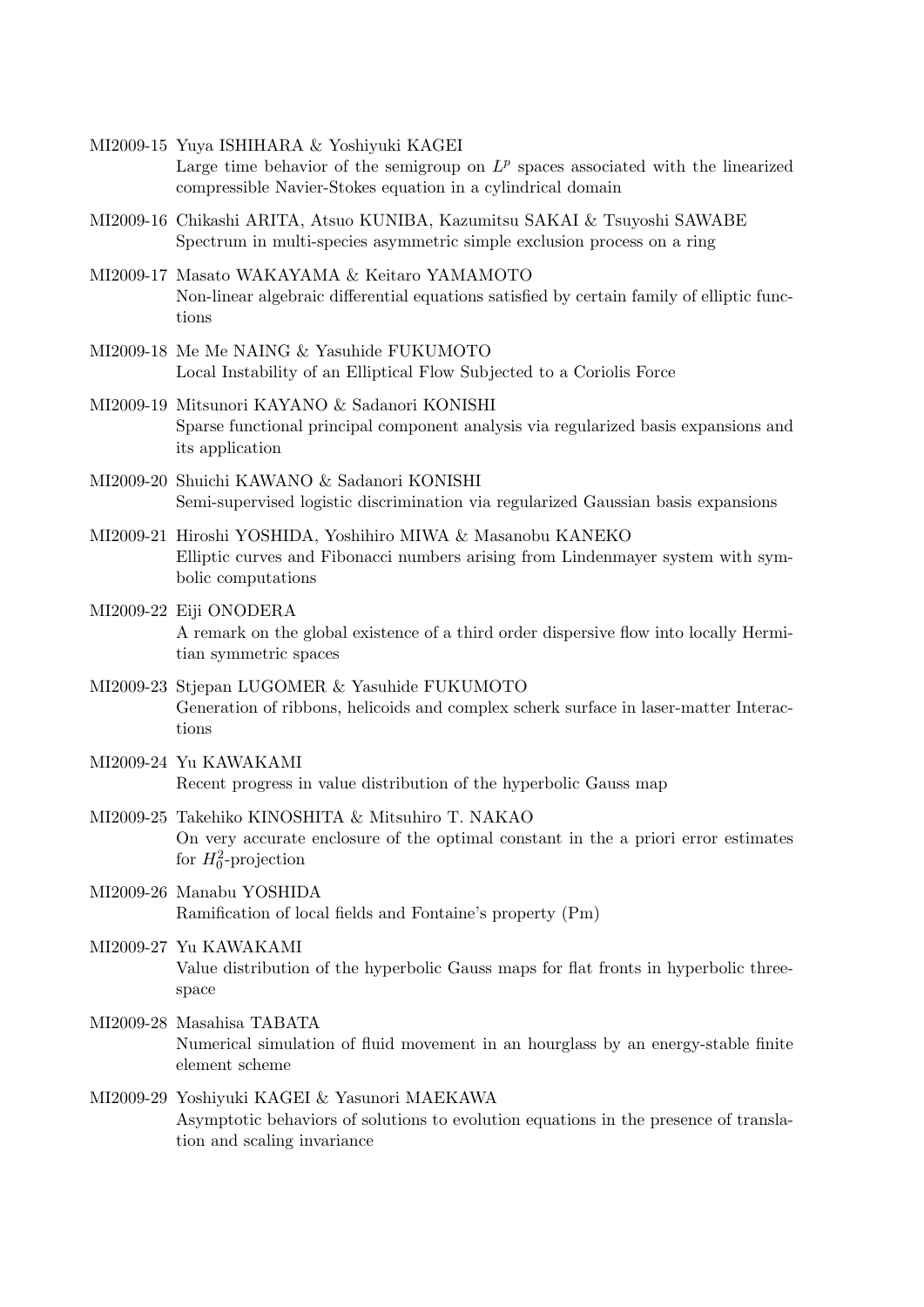- MI2009-30 Yoshiyuki KAGEI & Yasunori MAEKAWA On asymptotic behaviors of solutions to parabolic systems modelling chemotaxis
- MI2009-31 Masato WAKAYAMA & Yoshinori YAMASAKI Hecke's zeros and higher depth determinants
- MI2009-32 Olivier PIRONNEAU & Masahisa TABATA Stability and convergence of a Galerkin-characteristics finite element scheme of lumped mass type
- MI2009-33 Chikashi ARITA Queueing process with excluded-volume effect
- MI2009-34 Kenji KAJIWARA, Nobutaka NAKAZONO & Teruhisa TSUDA Projective reduction of the discrete Painlevé system of  $type(A_2 + A_1)^{(1)}$
- MI2009-35 Yosuke MIZUYAMA, Takamasa SHINDE, Masahisa TABATA & Daisuke TAGAMI Finite element computation for scattering problems of micro-hologram using DtN map
- MI2009-36 Reiichiro KAWAI & Hiroki MASUDA Exact simulation of finite variation tempered stable Ornstein-Uhlenbeck processes
- MI2009-37 Hiroki MASUDA On statistical aspects in calibrating a geometric skewed stable asset price model
- MI2010-1 Hiroki MASUDA Approximate self-weighted LAD estimation of discretely observed ergodic Ornstein-Uhlenbeck processes
- MI2010-2 Reiichiro KAWAI & Hiroki MASUDA Infinite variation tempered stable Ornstein-Uhlenbeck processes with discrete observations
- MI2010-3 Kei HIROSE, Shuichi KAWANO, Daisuke MIIKE & Sadanori KONISHI Hyper-parameter selection in Bayesian structural equation models
- MI2010-4 Nobuyuki IKEDA & Setsuo TANIGUCHI The Itô-Nisio theorem, quadratic Wiener functionals, and 1-solitons
- MI2010-5 Shohei TATEISHI & Sadanori KONISHI Nonlinear regression modeling and detecting change point via the relevance vector machine
- MI2010-6 Shuichi KAWANO, Toshihiro MISUMI & Sadanori KONISHI Semi-supervised logistic discrimination via graph-based regularization
- MI2010-7 Teruhisa TSUDA UC hierarchy and monodromy preserving deformation
- MI2010-8 Takahiro ITO Abstract collision systems on groups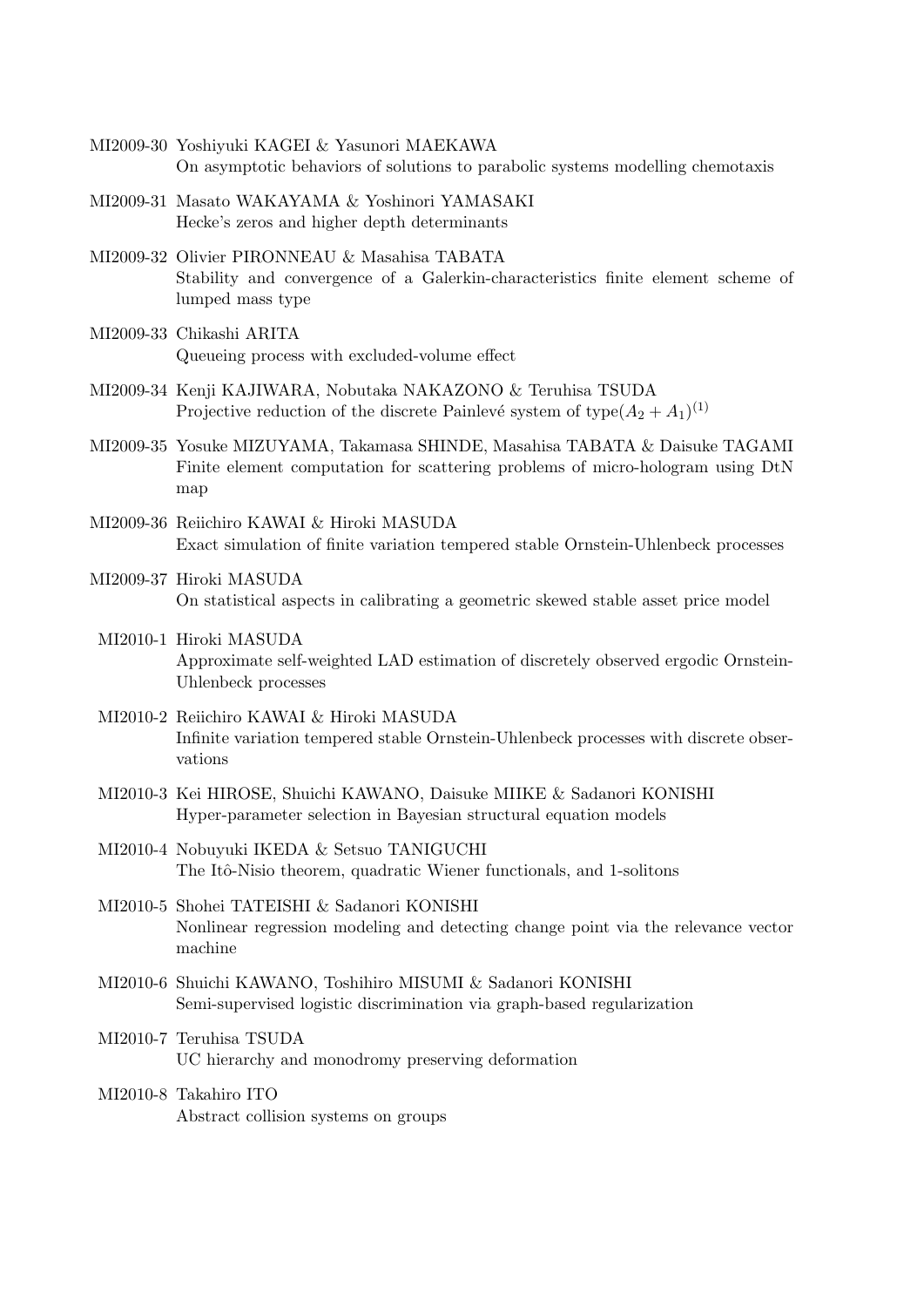- MI2010-9 Hiroshi YOSHIDA, Kinji KIMURA, Naoki YOSHIDA, Junko TANAKA & Yoshihiro MIWA An algebraic approach to underdetermined experiments
- MI2010-10 Kei HIROSE & Sadanori KONISHI Variable selection via the grouped weighted lasso for factor analysis models
- MI2010-11 Katsusuke NABESHIMA & Hiroshi YOSHIDA Derivation of specific conditions with Comprehensive Groebner Systems
- MI2010-12 Yoshiyuki KAGEI, Yu NAGAFUCHI & Takeshi SUDOU Decay estimates on solutions of the linearized compressible Navier-Stokes equation around a Poiseuille type flow
- MI2010-13 Reiichiro KAWAI & Hiroki MASUDA On simulation of tempered stable random variates
- MI2010-14 Yoshiyasu OZEKI Non-existence of certain Galois representations with a uniform tame inertia weight
- MI2010-15 Me Me NAING & Yasuhide FUKUMOTO Local Instability of a Rotating Flow Driven by Precession of Arbitrary Frequency
- MI2010-16 Yu KAWAKAMI & Daisuke NAKAJO The value distribution of the Gauss map of improper affine spheres
- MI2010-17 Kazunori YASUTAKE On the classification of rank 2 almost Fano bundles on projective space
- MI2010-18 Toshimitsu TAKAESU Scaling limits for the system of semi-relativistic particles coupled to a scalar bose field
- MI2010-19 Reiichiro KAWAI & Hiroki MASUDA Local asymptotic normality for normal inverse Gaussian Lévy processes with highfrequency sampling
- MI2010-20 Yasuhide FUKUMOTO, Makoto HIROTA & Youichi MIE Lagrangian approach to weakly nonlinear stability of an elliptical flow
- MI2010-21 Hiroki MASUDA Approximate quadratic estimating function for discretely observed Lévy driven SDEs with application to a noise normality test
- MI2010-22 Toshimitsu TAKAESU A Generalized Scaling Limit and its Application to the Semi-Relativistic Particles System Coupled to a Bose Field with Removing Ultraviolet Cutoffs
- MI2010-23 Takahiro ITO, Mitsuhiko FUJIO, Shuichi INOKUCHI & Yoshihiro MIZOGUCHI Composition, union and division of cellular automata on groups
- MI2010-24 Toshimitsu TAKAESU A Hardy's Uncertainty Principle Lemma in Weak Commutation Relations of Heisenberg-Lie Algebra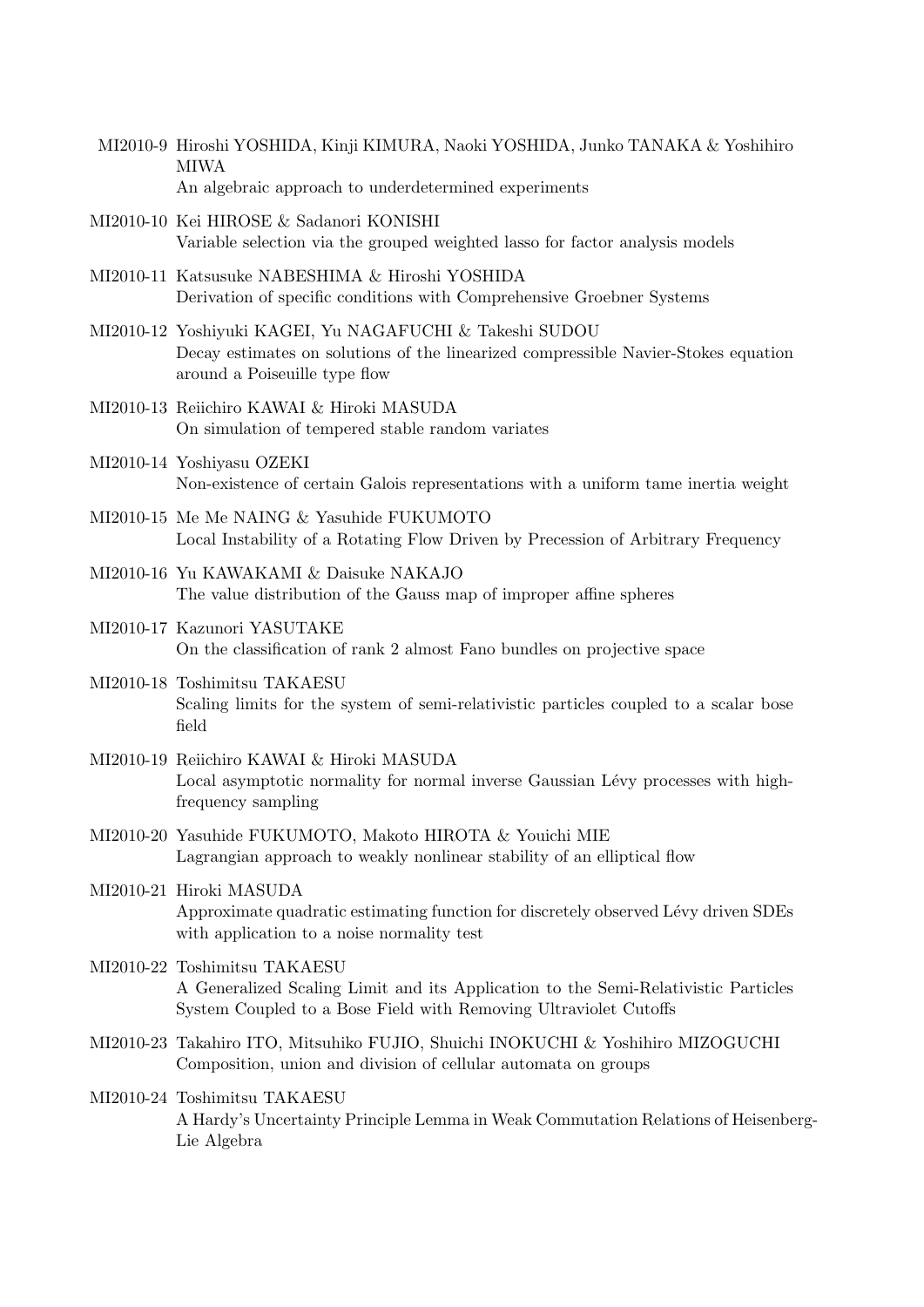- MI2010-25 Toshimitsu TAKAESU On the Essential Self-Adjointness of Anti-Commutative Operators
- MI2010-26 Reiichiro KAWAI & Hiroki MASUDA On the local asymptotic behavior of the likelihood function for Meixner Lévy processes under high-frequency sampling
- MI2010-27 Chikashi ARITA & Daichi YANAGISAWA Exclusive Queueing Process with Discrete Time
- MI2010-28 Jun-ichi INOGUCHI, Kenji KAJIWARA, Nozomu MATSUURA & Yasuhiro OHTA Motion and Bäcklund transformations of discrete plane curves
- MI2010-29 Takanori YASUDA, Masaya YASUDA, Takeshi SHIMOYAMA & Jun KOGURE On the Number of the Pairing-friendly Curves
- MI2010-30 Chikashi ARITA & Kohei MOTEGI Spin-spin correlation functions of the *q*-VBS state of an integer spin model
- MI2010-31 Shohei TATEISHI & Sadanori KONISHI Nonlinear regression modeling and spike detection via Gaussian basis expansions
- MI2010-32 Nobutaka NAKAZONO Hypergeometric  $\tau$  functions of the *q*-Painlevé systems of type  $(A_2 + A_1)^{(1)}$
- MI2010-33 Yoshiyuki KAGEI Global existence of solutions to the compressible Navier-Stokes equation around parallel flows
- MI2010-34 Nobushige KUROKAWA, Masato WAKAYAMA & Yoshinori YAMASAKI Milnor-Selberg zeta functions and zeta regularizations
- MI2010-35 Kissani PERERA & Yoshihiro MIZOGUCHI Laplacian energy of directed graphs and minimizing maximum outdegree algorithms
- MI2010-36 Takanori YASUDA CAP representations of inner forms of  $Sp(4)$  with respect to Klingen parabolic subgroup
- MI2010-37 Chikashi ARITA & Andreas SCHADSCHNEIDER Dynamical analysis of the exclusive queueing process
- MI2011-1 Yasuhide FUKUMOTO& Alexander B. SAMOKHIN Singular electromagnetic modes in an anisotropic medium
- MI2011-2 Hiroki KONDO, Shingo SAITO & Setsuo TANIGUCHI Asymptotic tail dependence of the normal copula
- MI2011-3 Takehiro HIROTSU, Hiroki KONDO, Shingo SAITO, Takuya SATO, Tatsushi TANAKA & Setsuo TANIGUCHI Anderson-Darling test and the Malliavin calculus
- MI2011-4 Hiroshi INOUE, Shohei TATEISHI & Sadanori KONISHI Nonlinear regression modeling via Compressed Sensing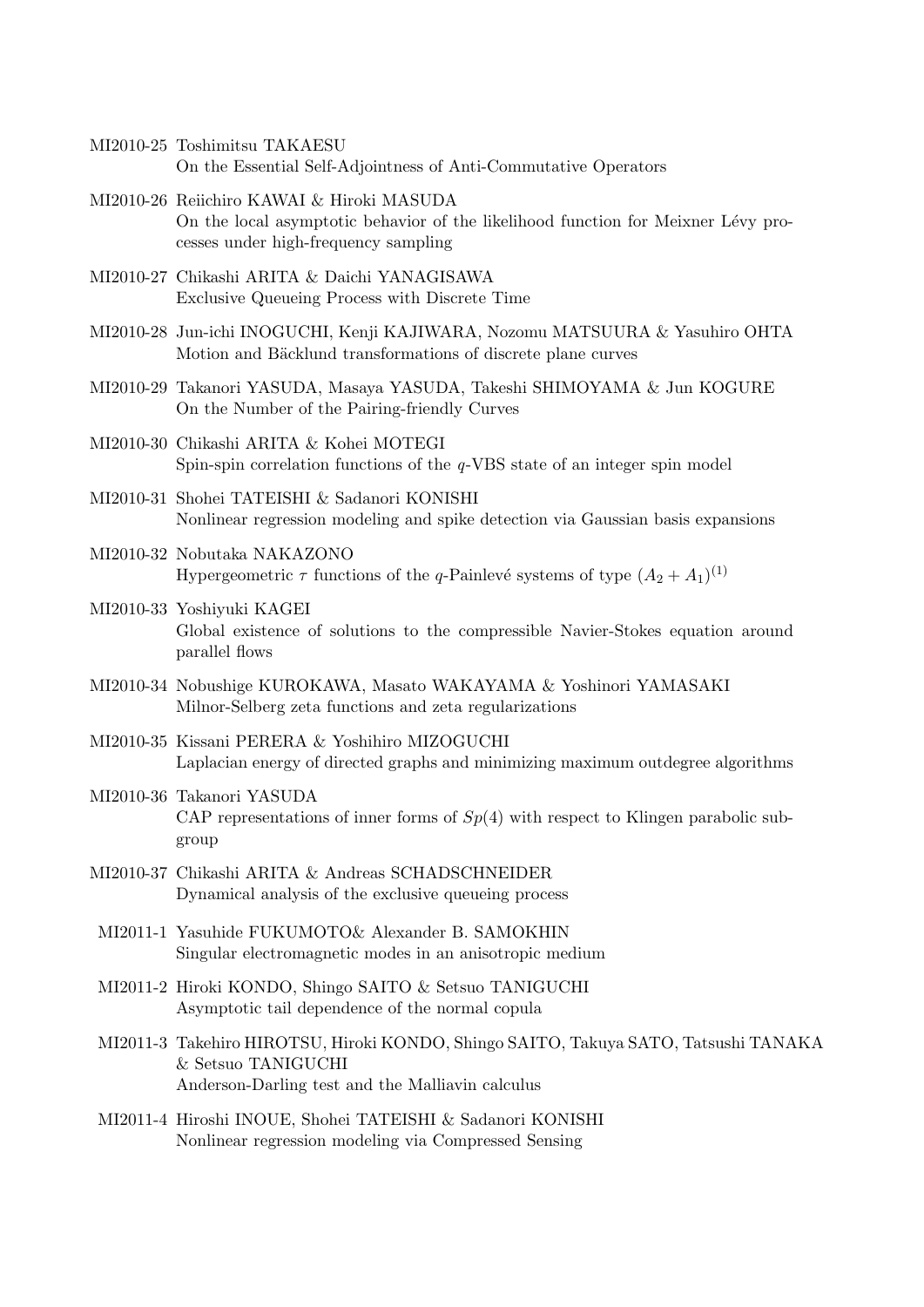- MI2011-5 Hiroshi INOUE Implications in Compressed Sensing and the Restricted Isometry Property
- MI2011-6 Daeju KIM & Sadanori KONISHI Predictive information criterion for nonlinear regression model based on basis expansion methods
- MI2011-7 Shohei TATEISHI, Chiaki KINJYO & Sadanori KONISHI Group variable selection via relevance vector machine
- MI2011-8 Jan BREZINA & Yoshiyuki KAGEI Decay properties of solutions to the linearized compressible Navier-Stokes equation around time-periodic parallel flow Group variable selection via relevance vector machine
- MI2011-9 Chikashi ARITA, Arvind AYYER, Kirone MALLICK & Sylvain PROLHAC Recursive structures in the multispecies TASEP
- MI2011-10 Kazunori YASUTAKE On projective space bundle with nef normalized tautological line bundle
- MI2011-11 Hisashi ANDO, Mike HAY, Kenji KAJIWARA & Tetsu MASUDA An explicit formula for the discrete power function associated with circle patterns of Schramm type
- MI2011-12 Yoshiyuki KAGEI Asymptotic behavior of solutions to the compressible Navier-Stokes equation around a parallel flow
- MI2011-13 Vladimír CHALUPECKÝ & Adrian MUNTEAN Semi-discrete finite difference multiscale scheme for a concrete corrosion model: approximation estimates and convergence
- MI2011-14 Jun-ichi INOGUCHI, Kenji KAJIWARA, Nozomu MATSUURA & Yasuhiro OHTA Explicit solutions to the semi-discrete modified KdV equation and motion of discrete plane curves
- MI2011-15 Hiroshi INOUE A generalization of restricted isometry property and applications to compressed sensing
- MI2011-16 Yu KAWAKAMI A ramification theorem for the ratio of canonical forms of flat surfaces in hyperbolic three-space
- MI2011-17 Naoyuki KAMIYAMA Matroid intersection with priority constraints
- MI2012-1 Kazufumi KIMOTO & Masato WAKAYAMA Spectrum of non-commutative harmonic oscillators and residual modular forms
- MI2012-2 Hiroki MASUDA Mighty convergence of the Gaussian quasi-likelihood random fields for ergodic Levy driven SDE observed at high frequency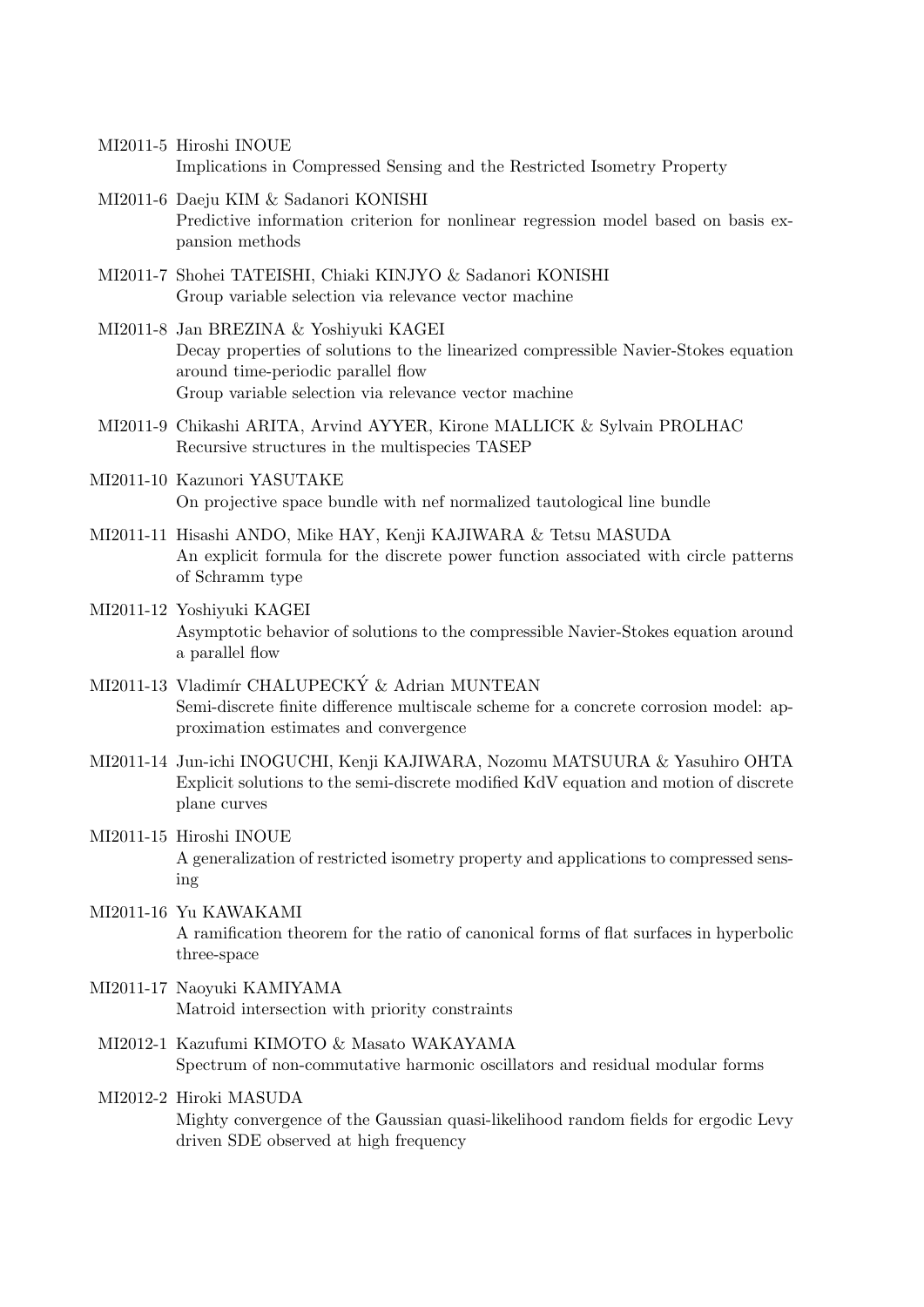- MI2012-3 Hiroshi INOUE A Weak RIP of theory of compressed sensing and LASSO
- MI2012-4 Yasuhide FUKUMOTO & Youich MIE Hamiltonian bifurcation theory for a rotating flow subject to elliptic straining field
- MI2012-5 Yu KAWAKAMI On the maximal number of exceptional values of Gauss maps for various classes of surfaces
- MI2012-6 Marcio GAMEIRO, Yasuaki HIRAOKA, Shunsuke IZUMI, Miroslav KRAMAR, Konstantin MISCHAIKOW & Vidit NANDA Topological Measurement of Protein Compressibility via Persistence Diagrams
- MI2012-7 Nobutaka NAKAZONO & Seiji NISHIOKA Solutions to a *q*-analog of Painlevé III equation of type  $D_7^{(1)}$ 7
- MI2012-8 Naoyuki KAMIYAMA A new approach to the Pareto stable matching problem
- MI2012-9 Jan BREZINA & Yoshiyuki KAGEI Spectral properties of the linearized compressible Navier-Stokes equation around time-periodic parallel flow
- MI2012-10 Jan BREZINA Asymptotic behavior of solutions to the compressible Navier-Stokes equation around a time-periodic parallel flow
- MI2012-11 Daeju KIM, Shuichi KAWANO & Yoshiyuki NINOMIYA Adaptive basis expansion via the extended fused lasso
- MI2012-12 Masato WAKAYAMA On simplicity of the lowest eigenvalue of non-commutative harmonic oscillators
- MI2012-13 Masatoshi OKITA On the convergence rates for the compressible Navier- Stokes equations with potential force
- MI2013-1 Abuduwaili PAERHATI & Yasuhide FUKUMOTO A Counter-example to Thomson-Tait-Chetayev's Theorem
- MI2013-2 Yasuhide FUKUMOTO & Hirofumi SAKUMA A unified view of topological invariants of barotropic and baroclinic fluids and their application to formal stability analysis of three-dimensional ideal gas flows
- MI2013-3 Hiroki MASUDA Asymptotics for functionals of self-normalized residuals of discretely observed stochastic processes
- MI2013-4 Naoyuki KAMIYAMA On Counting Output Patterns of Logic Circuits
- MI2013-5 Hiroshi INOUE RIPless Theory for Compressed Sensing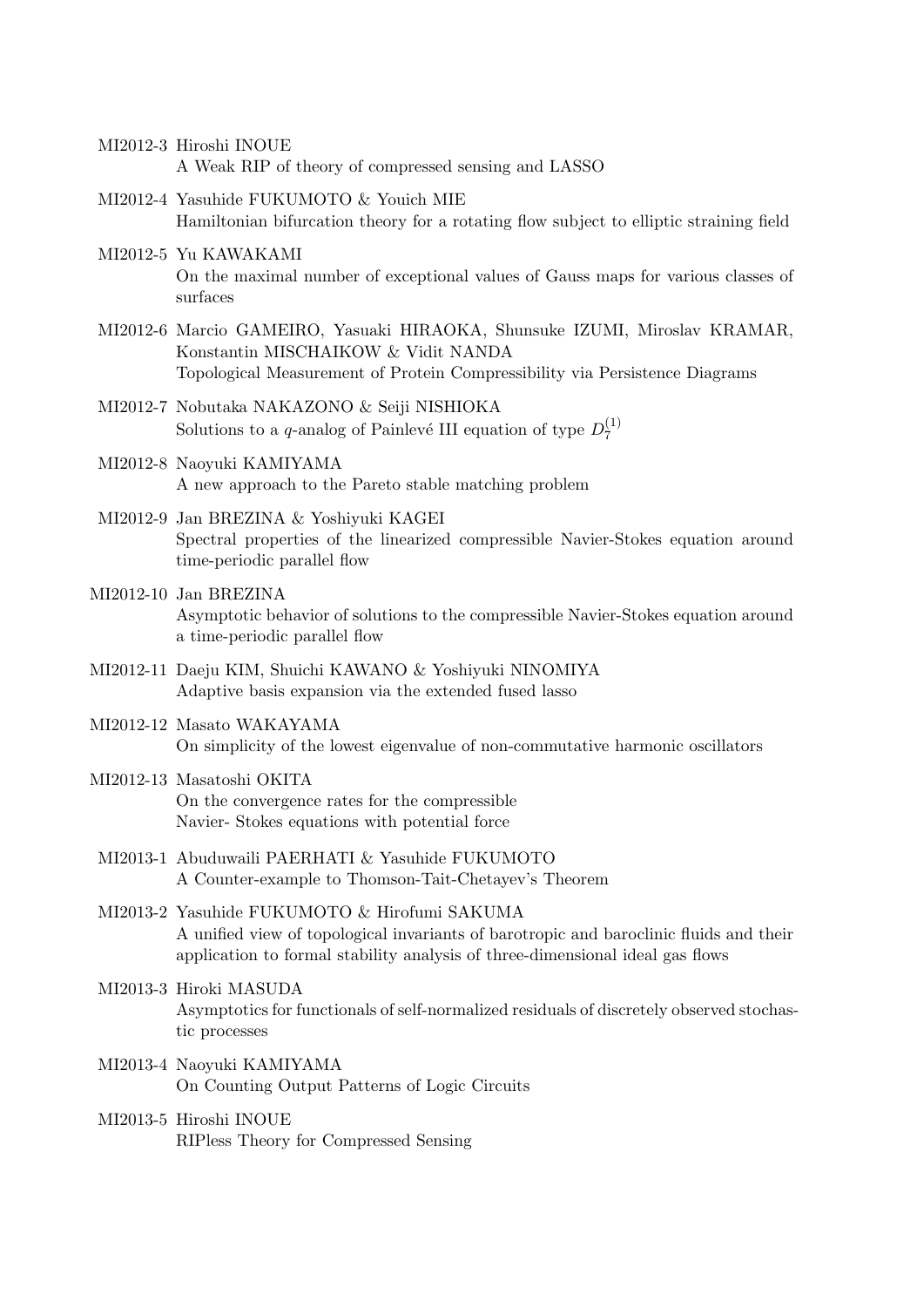- MI2013-6 Hiroshi INOUE Improved bounds on Restricted isometry for compressed sensing
- MI2013-7 Hidetoshi MATSUI Variable and boundary selection for functional data via multiclass logistic regression modeling
- MI2013-8 Hidetoshi MATSUI Variable selection for varying coefficient models with the sparse regularization
- MI2013-9 Naoyuki KAMIYAMA Packing Arborescences in Acyclic Temporal Networks
- MI2013-10 Masato WAKAYAMA Equivalence between the eigenvalue problem of non-commutative harmonic oscillators and existence of holomorphic solutions of Heun's differential equations, eigenstates degeneration, and Rabi's model
- MI2013-11 Masatoshi OKITA Optimal decay rate for strong solutions in critical spaces to the compressible Navier-Stokes equations
- MI2013-12 Shuichi KAWANO, Ibuki HOSHINA, Kazuki MATSUDA & Sadanori KONISHI Predictive model selection criteria for Bayesian lasso
- MI2013-13 Hayato CHIBA The First Painleve Equation on the Weighted Projective Space
- MI2013-14 Hidetoshi MATSUI Variable selection for functional linear models with functional predictors and a functional response
- MI2013-15 Naoyuki KAMIYAMA The Fault-Tolerant Facility Location Problem with Submodular Penalties
- MI2013-16 Hidetoshi MATSUI Selection of classification boundaries using the logistic regression
- MI2014-1 Naoyuki KAMIYAMA Popular Matchings under Matroid Constraints
- MI2014-2 Yasuhide FUKUMOTO & Youichi MIE Lagrangian approach to weakly nonlinear interaction of Kelvin waves and a symmetrybreaking bifurcation of a rotating flow
- MI2014-3 Reika AOYAMA Decay estimates on solutions of the linearized compressible Navier-Stokes equation around a Parallel flow in a cylindrical domain
- MI2014-4 Naoyuki KAMIYAMA The Popular Condensation Problem under Matroid Constraints